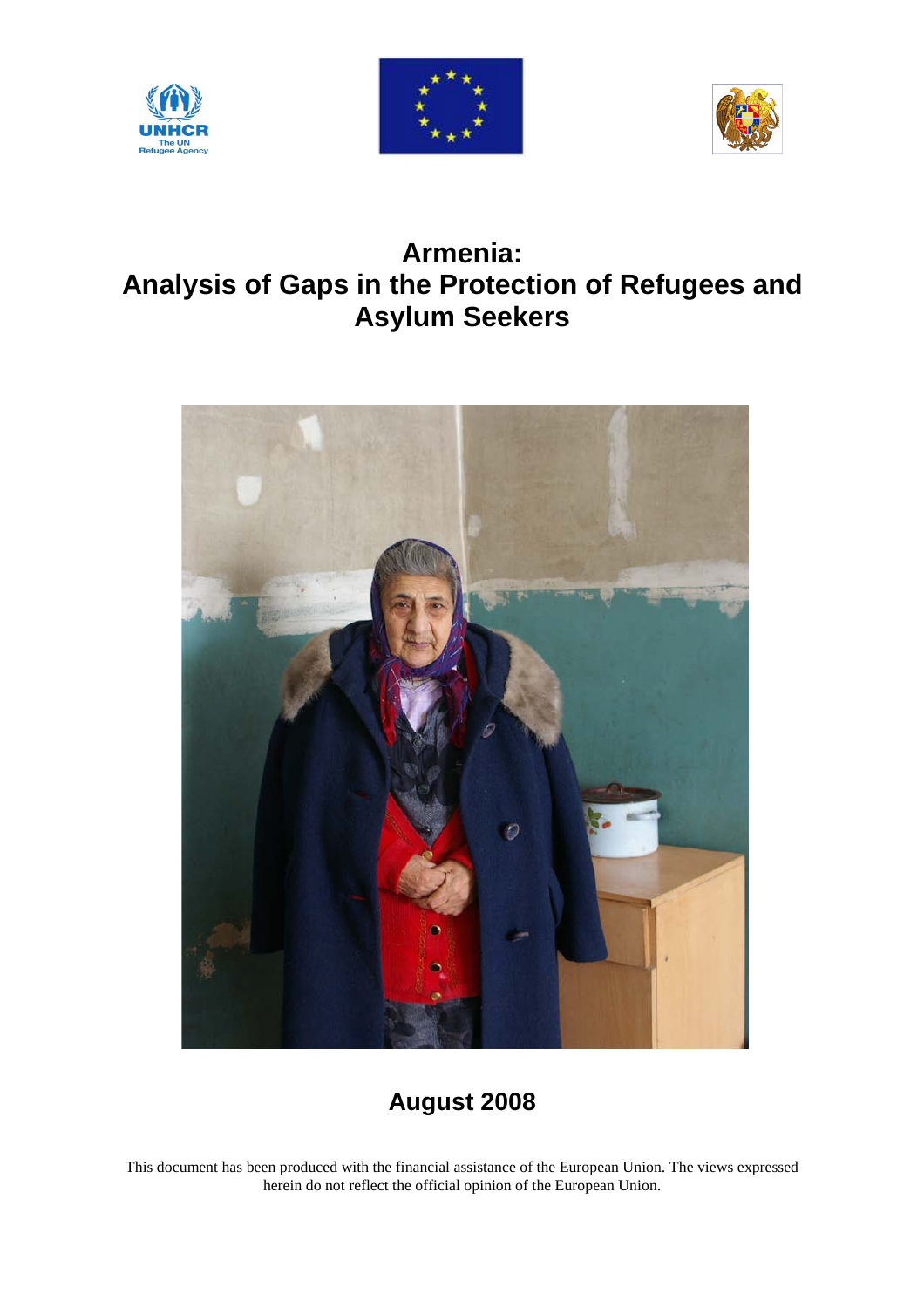In July 2007, UNHCR introduced the Strengthening Protection Capacity Project-South Caucasus (SPCP-SC) with financial contribution from the European Commission in three countries of the Southern Caucasus region: Azerbaijan, Armenia and Georgia. SPCP-SC is coordinated by UNHCR's Representation in Georgia.

The Gap Analysis Report is part of the SPCP project and was elaborated by UNHCR Armenia in close cooperation with the Armenian State Migration agency.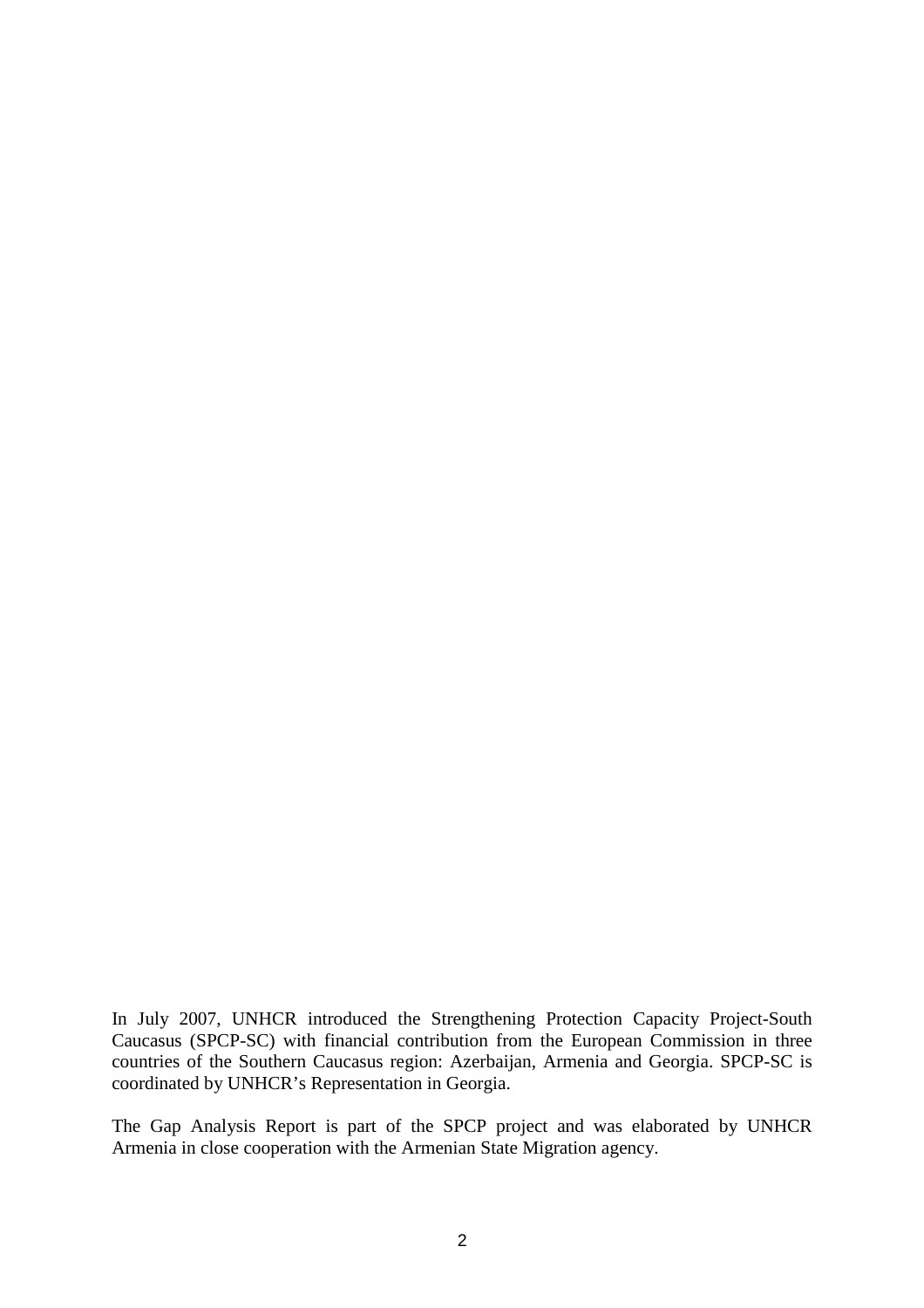# **FOREWORD**

In July 1993 Armenia acceded to the 1951 Refugee Convention. From 1988 to 1992, the country was engulfed in the conflict over Nagorno Karabakh, which brought about 400, 000 refugees from Azerbaijan. The overwhelming majority of them has either moved from Armenia to other countries, or has naturalized. More recently, after the war broke out in Iraq, Armenia has been registering a steady number of applicants from Iraq.

The following analysis of the protection situation in Armenia is focused on the refugee and asylum seeker population. Its aim is to set out clearly current gaps in government and community protection capacities as a necessary first step to the development and implementation of measures to remedy those gaps. It is being undertaken on the heals of Armenia's signing of the European Neighbourhood Policy (ENP) programme, which sets out strategic objectives of cooperation between Armenia and the European Union in the areas of migration and asylum for the 2007-2013 time period. This gaps analysis is part of UNHCR'S larger Strengthening Protection Capacity Project – Southern Caucasus (SPCP-SC), financed by the European Commission which is dedicated to the strengthening of protection responses to forced displacement in the region.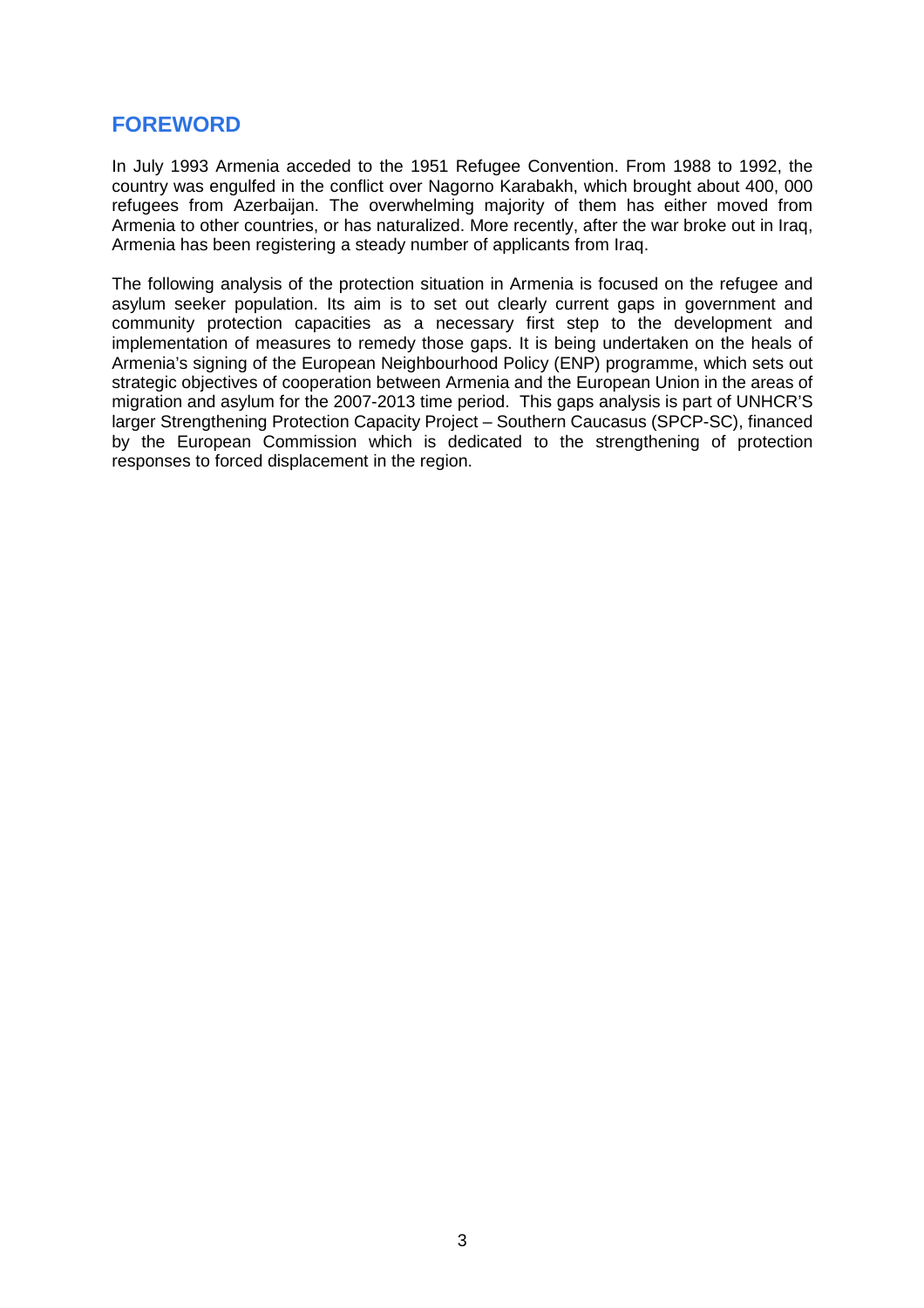# **TABLE OF CONTENTS**

| 1.3 LEGAL AND ADMINISTRATIVE PROTECTION FRAMEWORK IN THE HOST COUNTRY  10   |  |
|-----------------------------------------------------------------------------|--|
|                                                                             |  |
|                                                                             |  |
|                                                                             |  |
|                                                                             |  |
|                                                                             |  |
| 4.2 MECHANISMS TO PREVENT AND RESPOND TO SEXUAL AND GENDER-BASED VIOLENCE20 |  |
|                                                                             |  |
|                                                                             |  |
|                                                                             |  |
|                                                                             |  |
|                                                                             |  |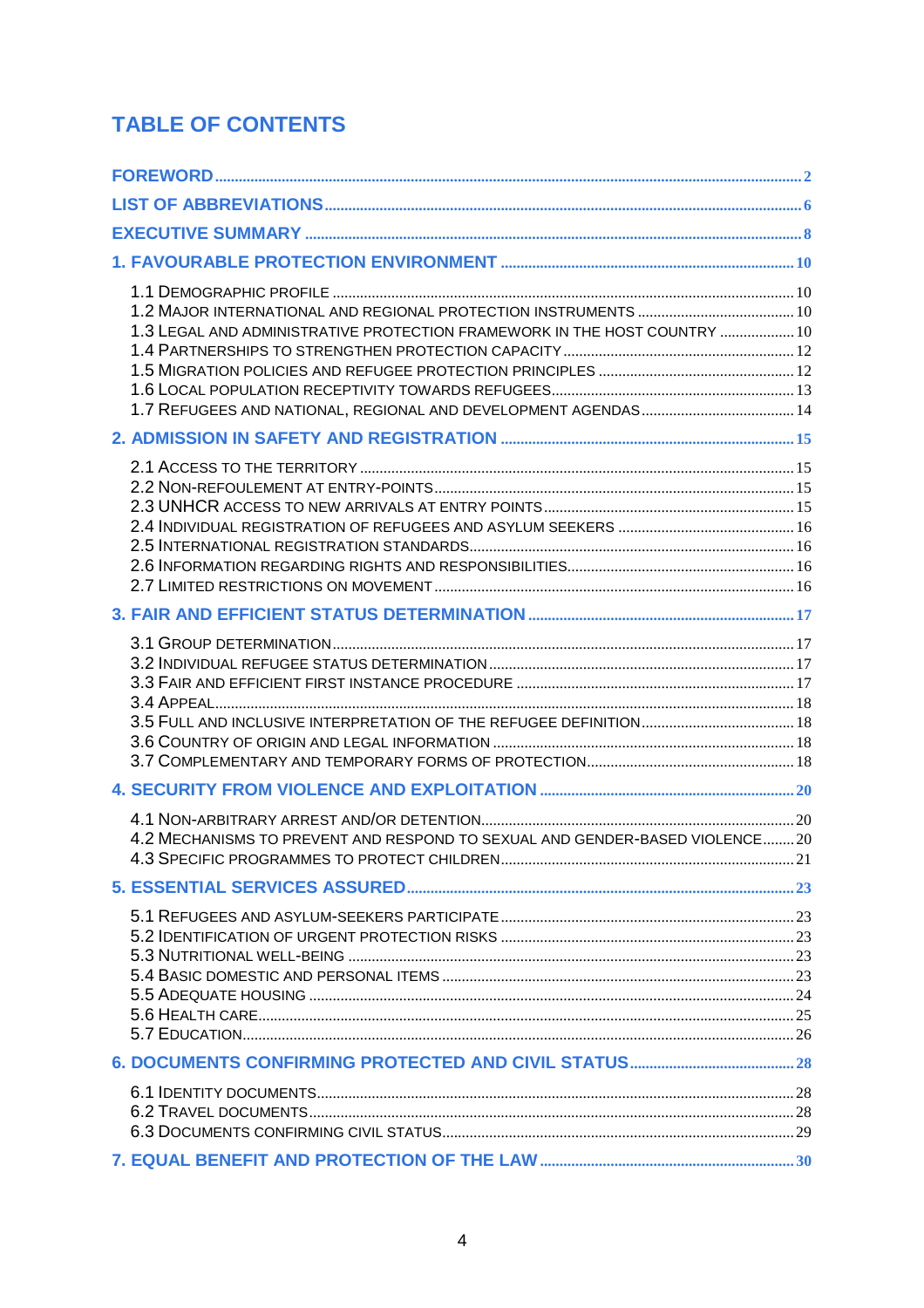| 7.2 OTHER DISPUTE RESOLUTION THAT RESPECTS INTERNATIONAL LEGAL PRINCIPLES 30     |  |
|----------------------------------------------------------------------------------|--|
|                                                                                  |  |
|                                                                                  |  |
|                                                                                  |  |
| 9.1 THERE IS A COMPREHENSIVE AND COHERENT STRATEGY FOR FINDING DURABLE SOLUTIONS |  |
|                                                                                  |  |
|                                                                                  |  |
|                                                                                  |  |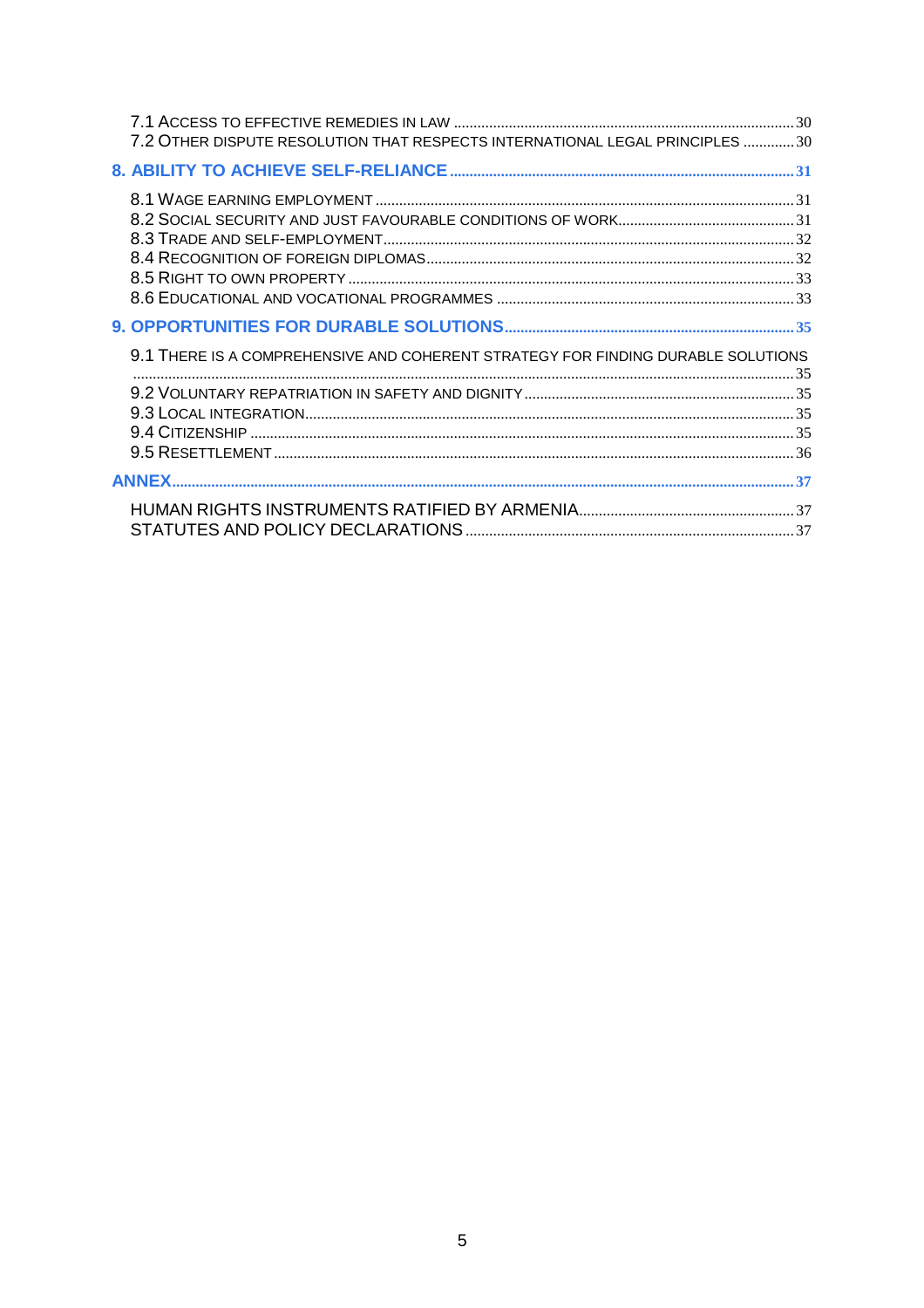# **LIST OF ABBREVIATIONS**

| <b>ARCS</b>   | Armenian Red Cross Society                                 |
|---------------|------------------------------------------------------------|
| <b>CIS</b>    | Commonwealth of Independent States                         |
| COI           | Country of Origin Information                              |
| <b>CRINGO</b> | Caucasian Refugee IDP NGO Network                          |
| <b>CTD</b>    | <b>Convention Travel Document</b>                          |
| <b>DRC</b>    | Danish Refugee Council                                     |
| <b>ENP</b>    | European Neighbourhood Policy                              |
| GoA           | Government of Armenia                                      |
| <b>ICRC</b>   | <b>International Committee of Red Cross</b>                |
| <b>IDP</b>    | <b>Internally Displaced Person</b>                         |
| <b>MOLSI</b>  | Ministry of Labour and Social Issues                       |
| <b>MSE</b>    | Ministry of Science and Education                          |
| <b>NGO</b>    | Non-governmental Organization                              |
| <b>NRC</b>    | Norwegian Refugee Council                                  |
| <b>NSS</b>    | <b>National Statistical Service</b>                        |
| <b>NSS</b>    | <b>National Security Services</b>                          |
| <b>RA</b>     | Republic of Armenia                                        |
| <b>RSD</b>    | Refugee Status Determination                               |
| <b>SGBV</b>   | Sexual gender-based violence                               |
| MA            | <b>Migration Agency</b>                                    |
| SPCP-SC       | Strengthening Protection Capacity Project - South Caucasus |
| <b>SPU</b>    | <b>Social Protection Unit</b>                              |
| <b>TA</b>     | Temporary asylum                                           |
| <b>UMCOR</b>  | United Methodist Committee on Relief                       |
| <b>UNDAF</b>  | United Nations Development Assistant Framework             |
| <b>UNDP</b>   | United Nations Development Programme                       |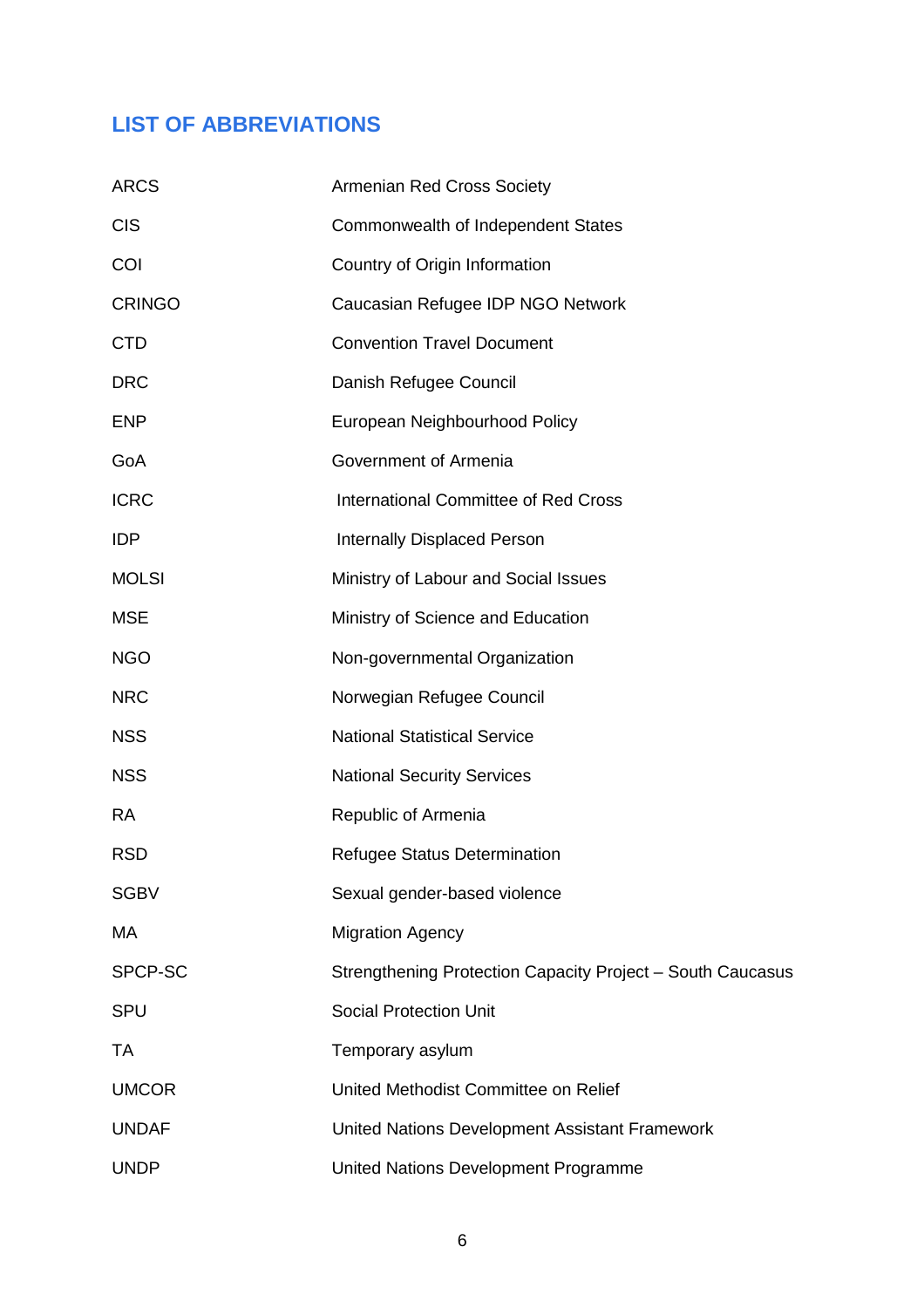| <b>UNFPA</b>  | United Nations Population Fund                       |
|---------------|------------------------------------------------------|
| <b>UNICEF</b> | United Nations Children's Fund                       |
| <b>UNHCR</b>  | United Nations High Commissioner for Refugees        |
| <b>WFP</b>    | World Food Program                                   |
| ZAGSe         | <b>Regional Civic Status Registration Department</b> |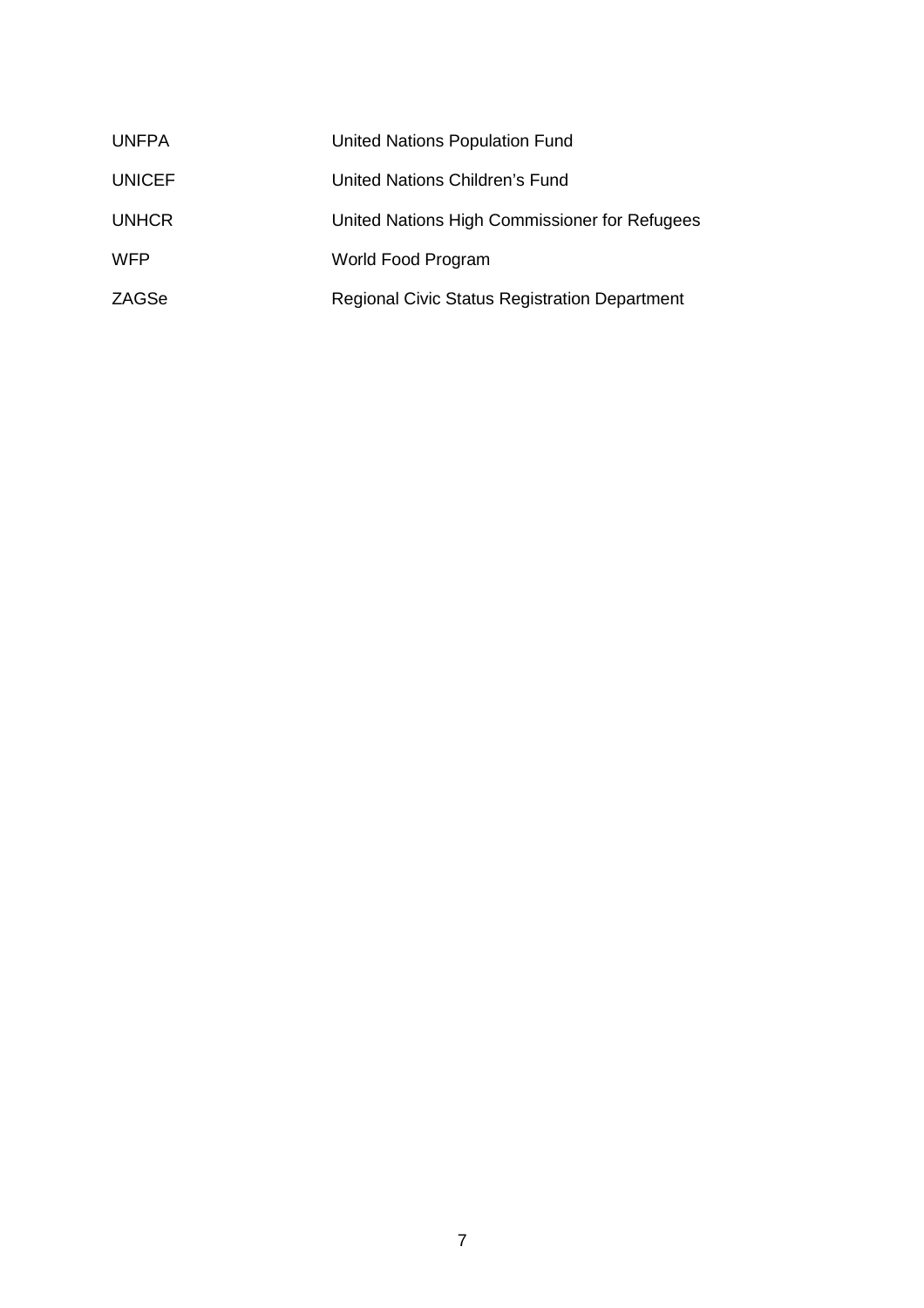# **EXECUTIVE SUMMARY**

Armenia continues to host a significant number of *prima facie* refugees from Azerbaijan, who fled their places of origin in 1988-1992. Hopes for their return are virtually nonexistent as prospects for a peaceful solution are remote.

Armenia hosts 841 individually recognized refugees and temporary status holders (a form of complementary protection) mainly from Iraq and a few others from various countries of the region. The number of Asylum seekers from Iraq is steadily increasing.

The Government of Armenia (GoA) and UNHCR have given priority to the local integration of all ethnic-Armenian refugees living in Armenia as for the overwhelming majority of these persons, there are neither repatriation prospects, nor a will to repatriate. Moreover, integration of these refugees is, to some extent, facilitated by their cultural ties with the local population and, on the whole, well perceived by host communities and the authorities. However, their integration faces tremendous challenges in view of the difficult economic situation in Armenia.

The Republic of Armenia has ratified the 1951 Refugee Convention, its 1967 Protocol and a number of other human rights instruments relevant to refugees. Although it has adopted a refugee law and established asylum institutions, the current asylum system does not live up to international standards. However, the Government of Armenia has shown continuous commitment to working with international partners and improving its asylum system as well as finding permanent solution to refugees' problems.

The following are the key gaps identified in this report:

#### **Legal and Administrative Framework**

Although the asylum legal framework is quite developed, there are gaps in the Law on Refugees of 1999 which need to be addressed in order for the law to fully comply with international standards. The absence of a reference to the right to seek asylum in the Law on State Borders places asylum seekers who attempt to enter or stay in Armenia without authorisation at risk of detention and/or *refoulement*.

#### **Admission**

Border guards have insufficient knowledge of international protection principles, including access to the territory and the referral of claims without penalisation. Despite the continuous activities aimed at increasing border guards' awareness, they refer principally to the Law on State Borders in their work, so that the safeguards against *refoulement* and detention provided by the Law on Refugees are rarely implemented in practice.

#### **Registration**

In the absence of a reliable electronic registration system of asylum seekers, data is not accurately updated.

#### **Refugee Status Determination (RSD)**

The capacity of the government to conduct fair and efficient RSD is limited, as premises and equipment are sub standard. Moreover, RSD procedures need to be further developed in order to comply fully with European standards. Although Armenia lacks a unified mechanism to consider claims under the 1951 Convention and complementary forms of protection the new draft law will address this issue if adopted by the Parliament.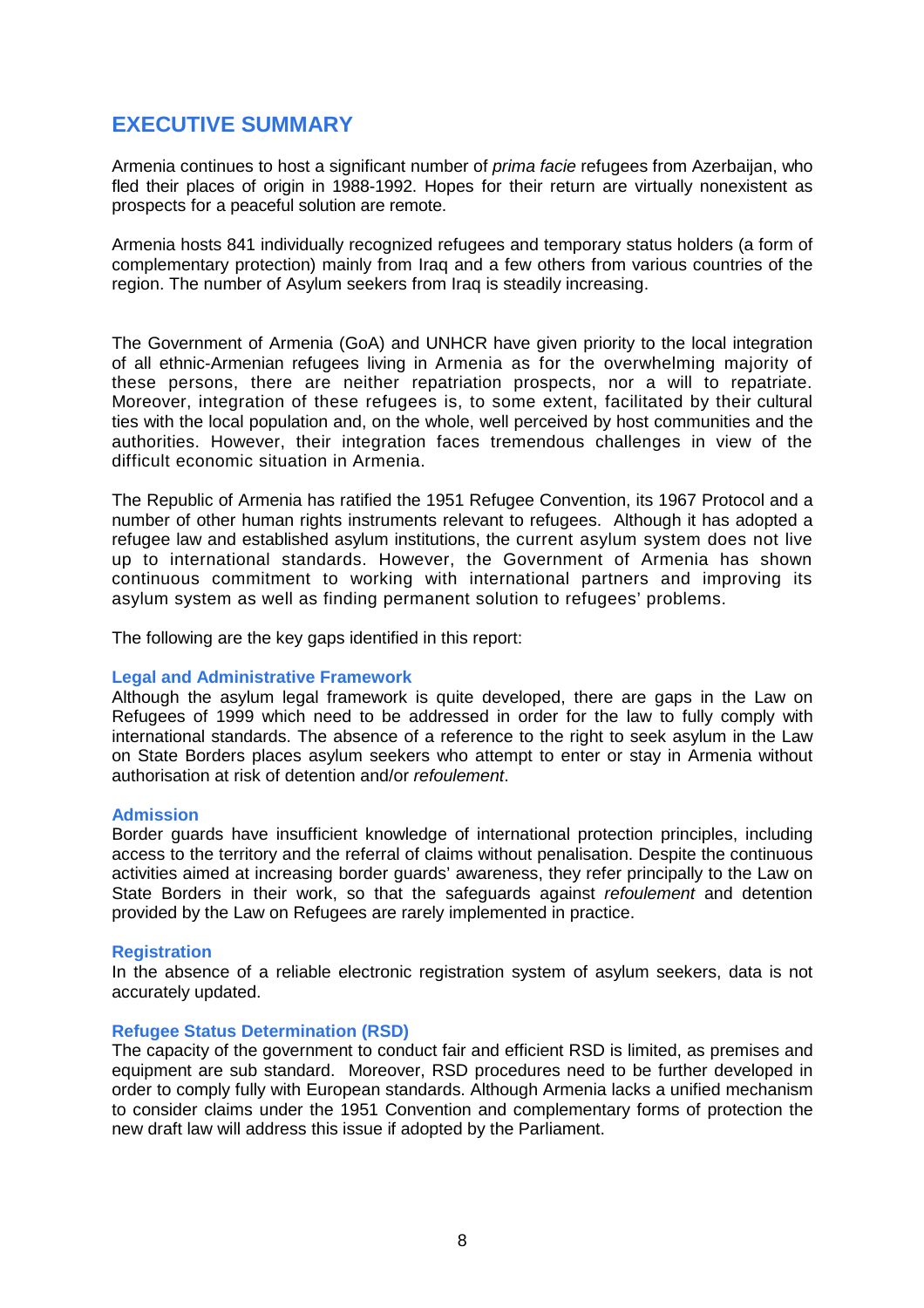Complementary protection is often granted to persons who could be refugees, without proper analysis of the merits of the claims under the 1951 Convention. Armenia has not adopted mechanisms of temporary protection.

#### **Risk to security from violence and exploitation**

There is an absence of information on sexual and gender based violence (SGBV) within refugee communities, although there are indicators that many refugee women are subjected to domestic violence and other form of  $SGBV<sup>1</sup>$ . Similarly there are indicators that violence against children is widespread but unreported. There is no proper government mechanism to address these issues.

#### **Essential services**

35% $2$  of the population of Armenia lives at or below the poverty line with refugees and asylum seekers believed to be among the most vulnerable groups in the community.

#### **Accommodation**

A shelter programme aimed at providing all *prima facie* refugees with permanent shelter has not yet been completed due to budgetary constraints leaving some vulnerable refugees without a housing solution.

By law, all individually recognised refugees and temporary asylum holder status may request shelter assistance; however the Government cannot implement this provision due to its limited resources. As a result many refugees and TA holders in need of shelter are not assisted.

#### **Education**

The drop-out rate of children from refugee families is 2-3 times higher than that of Armenian nationals. Insufficient livelihoods mean that refugee families are unable to cover essential costs such as textbooks and clothing leading to poor completion rates.

#### **Employment**

 $\overline{a}$ 

In general, the job market in Armenia is saturated and opportunities for refugees to become self-reliant are extremely limited. Alternatives cannot be found in income generation projects as none are implemented by UNHCR or its partners.

#### **Educational and vocational programmes**

Limited financial resources prevent the government from organizing vocational trainings for individuals registered at unemployment centres. UNHCR's implementing partners provide some vocational training opportunities for refugees but these are insufficient to meet demand and significantly expand livelihoods.

#### **Comprehensive durable solution strategy**

The preferred solution for most refugees in Armenia is local integration as prospects for repatriation are extremely remote. The population is very receptive towards refugees, and the government has actively facilitated their integration. In spite of this favourable context, the socio-economic integration of refugees remains a critical issue, as many refugees face difficulties affording shelter and finding employment.

<sup>&</sup>lt;sup>1</sup> The information was provided by Women Rights Center, see the Report on Nationwide Survey Findings on Domestic Violence and Abuse of Women in Armenia, (The report focuses only on the situation of domestic violence and does not cover all the issues related to SGBV).

 $2 \times$  in the beginning of the 1990's poverty incidence was about estimated at 55% while the incidence of very poor people was 23%. Since 1999 an economic recovery started leading to a decline in incidence of poverty to 35% and of the very poor to 6.4% by 2004 » *The living conditions of refugees in Armenia : Millennium Development Indicators and Coping Behaviour*, country report, NIDI, 2007, p.1.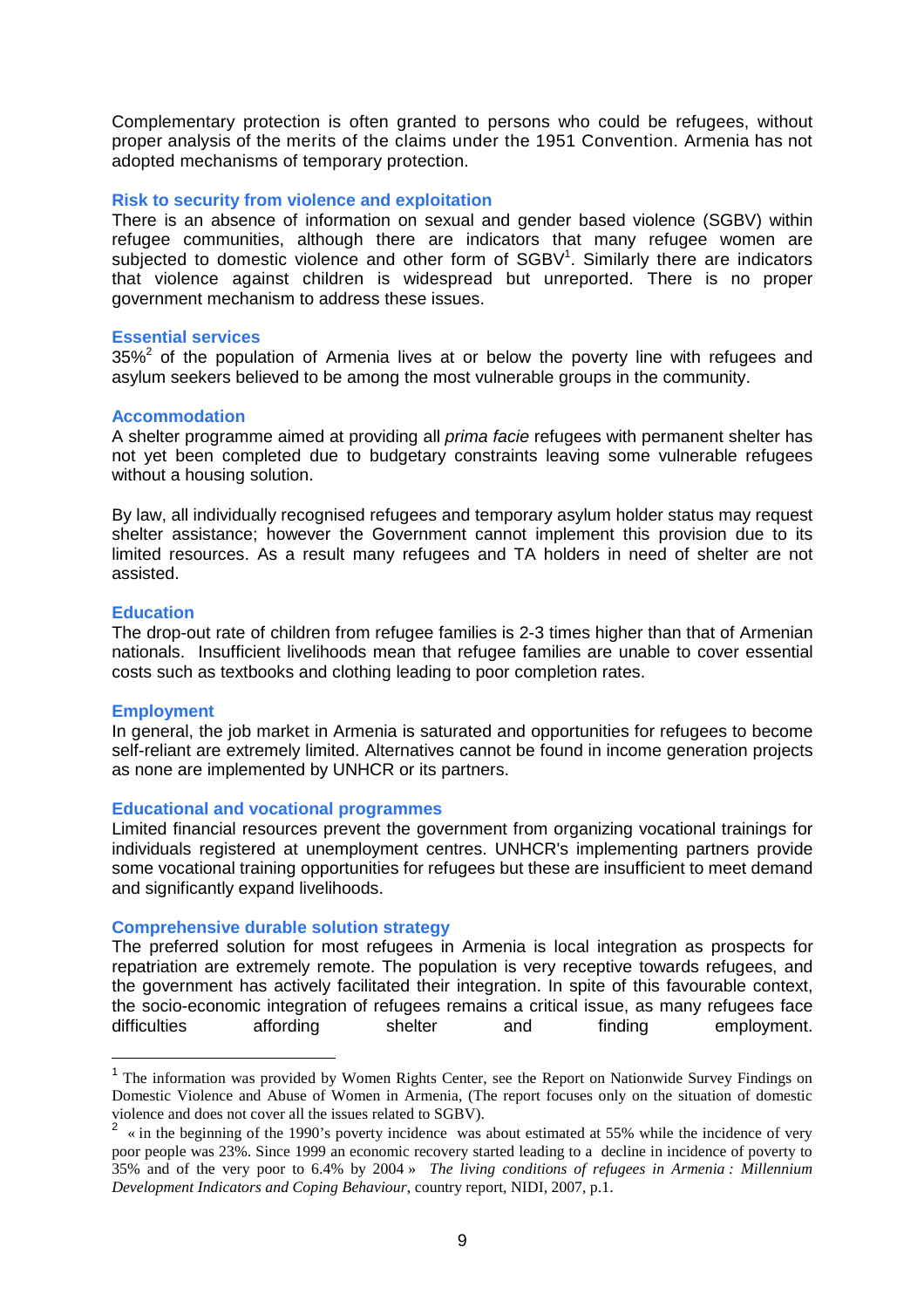# **1. FAVOURABLE PROTECTION ENVIRONMENT**

# **1.1 Demographic profile**

In Armenia there are two discernable groups of refugees. One group is comprised of ethnic Armenians who fled from Azerbaijan in 1988-1992 during the conflict between Azerbaijan and Armenia over the territory of Nagorno-Karabakh. The other group is comprised of refugees from other countries and they number at just over 841 persons, the majority coming from Iraq.

Also of concern to UNHCR, are former *prima facie* refugees from Azerbaijan who have acquired Armenian citizenship. They are commonly referred to as 'naturalized former refugees'. They remain of concern to UNHCR because the overwhelming majority has not fully economically and socially integrated in Armenia. They remain dependent on assistance from the Government of Armenia (GoA), UNHCR and other international organizations.

Available demographic data is not accurate. UNHCR, with the assistance of NRC and TACIS have conducted and completed a census to provide precise data.

Figures provided by the Migration agency indicate that there are a total of 841 person of concern (either refugee or temporary asylum status holders) from countries other than Azerbaijan in Armenia. The vast majority of this population (806 persons) are temporary asylum status holders from Iraq. They are mainly located in Yerevan. The demographic data



pertaining to age and gender for this caseload is inadequate.

#### **1.2 Major international and regional protection instruments**

The Republic of Armenia (RA) ratified the 1951 Refugee Convention and its 1967 Protocol in 1993, and it is also party to a number of other human rights instruments relevant to refugees (see Annex I). The norms contained in international treaties are generally and directly transformed into national law and do not require an additional legislative act to provide them with legal force. However, only a few cases are known in which courts have actually considered these instruments in their decisions.

# **1.3 Legal and administrative protection framework in the host country**

The legal framework for asylum in Armenia is regulated at three levels: the Constitution of the Republic of Armenia, legislation by the National Assembly, and Executive decisions.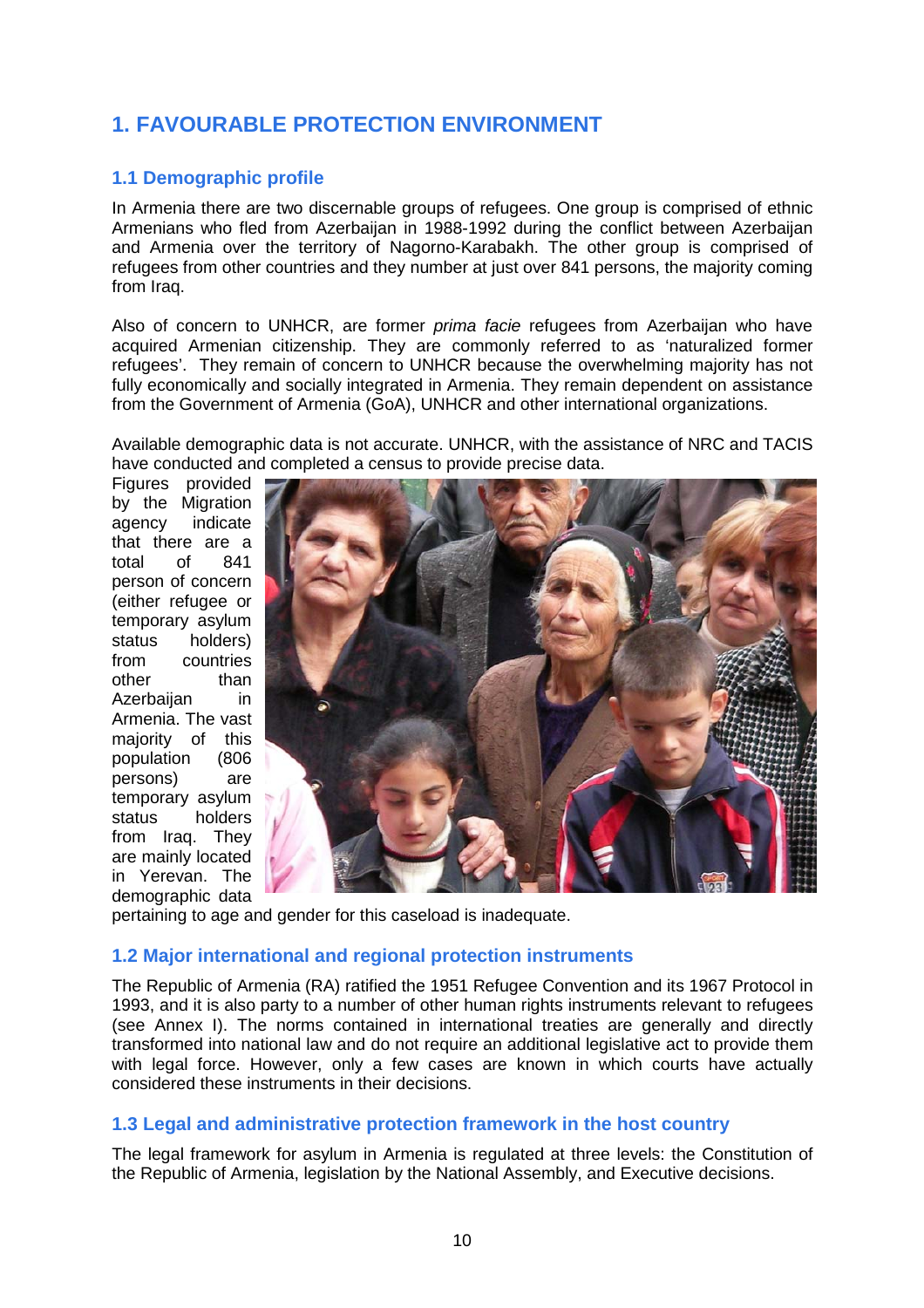#### *The Constitution*

The Constitution of the Republic of Armenia was adopted in 1995 and amended in 2005. The reference to asylum institutions is made in article 55 (15) of the Constitution which defines the scope of functions of the RA President. Specifically, paragraph 15 of the Constitution states that the RA President: "*shall ….decide on granting of political asylum".* In addition, Article 17 of the Constitution provides protection against *refoulement* stating that: *"No one may be subjected to torture and to treatment and punishment that are cruel or degrading to the individual's dignity."* 

#### *Legislation by the National Assembly*

There are two laws regulating asylum in Armenia: the Law on Refugees and the law on political asylum. The law on refugees was passed in 1999, and amended in 2001, 2002 and 2004. It defines the national asylum system. The Law on Political Asylum was adopted in 2001 and provides that political asylum can be granted by the president.

In addition to this core legal framework, provisions regulating certain aspects of asylum can be found in the criminal code and the law for aliens. Article 329 of the Code exempts from criminal prosecution for illegal entry into the territory of the RA those individuals who seek "asylum as defined by the RA Constitution". The wording of the Criminal Code refers to the political asylum defined in Article 55 (15) of the RA Constitution as this is the only reference to the asylum in the RA Constitution. Therefore, there is some ambiguity as to whether this exemption can be applied in the cases of all *bona fide* asylum seekers.

The Law on Aliens was adopted in 2007 replacing the 1994 Law on Legal Status of Foreigners. Article 6 paragraph 3 of the law provides for the protection of refugees and asylum seekers against *refoulement*. In addition, article 23 (k) of the Law on Aliens provides that refugees can work in the territory of the RA without work permit.

#### *Executive decisions (regulations by the Executive authority)*

Rules and regulations for the implementation of refugee related legislations are adopted by the Executive authorities of the republic of Armenia. They are listed in the Annex II.

#### *The administrative framework*

The Migration Agency (MA) of the Ministry of Territorial Administration is the main body responsible for the asylum system and migration issues in Armenia. It carries out refugee status determination procedures and facilitates the sustainable local integration of refugees. In parallel, the president's office receives and handle applications for political asylum lodged under the 2001 law on political asylum.

The Social Protection Units (SPUs) of the marzpetarans (governors' offices) work closely with the Migration Agency and UNHCR on several refugee-related issues including health. social, and legal matters. They were very involved in the census exercise and among other things training NGOs who conducted it, as well as following up on the results including through facilitating naturalization and assisting in resolving housing problems.

#### *Recognition of UNHCR's supervisory role*

The Law on Refugees requires official bodies to inform UNHCR within 24 hours of the conviction, detention, arrest or prohibition of departure from the RA of a refugee or asylum seeker. It otherwise makes no explicit reference to UNHCR's supervisory responsibilities. $3$ According to GoA decision # 655, SMA is not obliged to invite UNHCR to participate in the consideration of asylum claims both at the border and at the MA, including asylum interviews.

<sup>&</sup>lt;sup>3</sup> See Art. 35(1) of the 1951 Convention Relating to the Status of Refugees.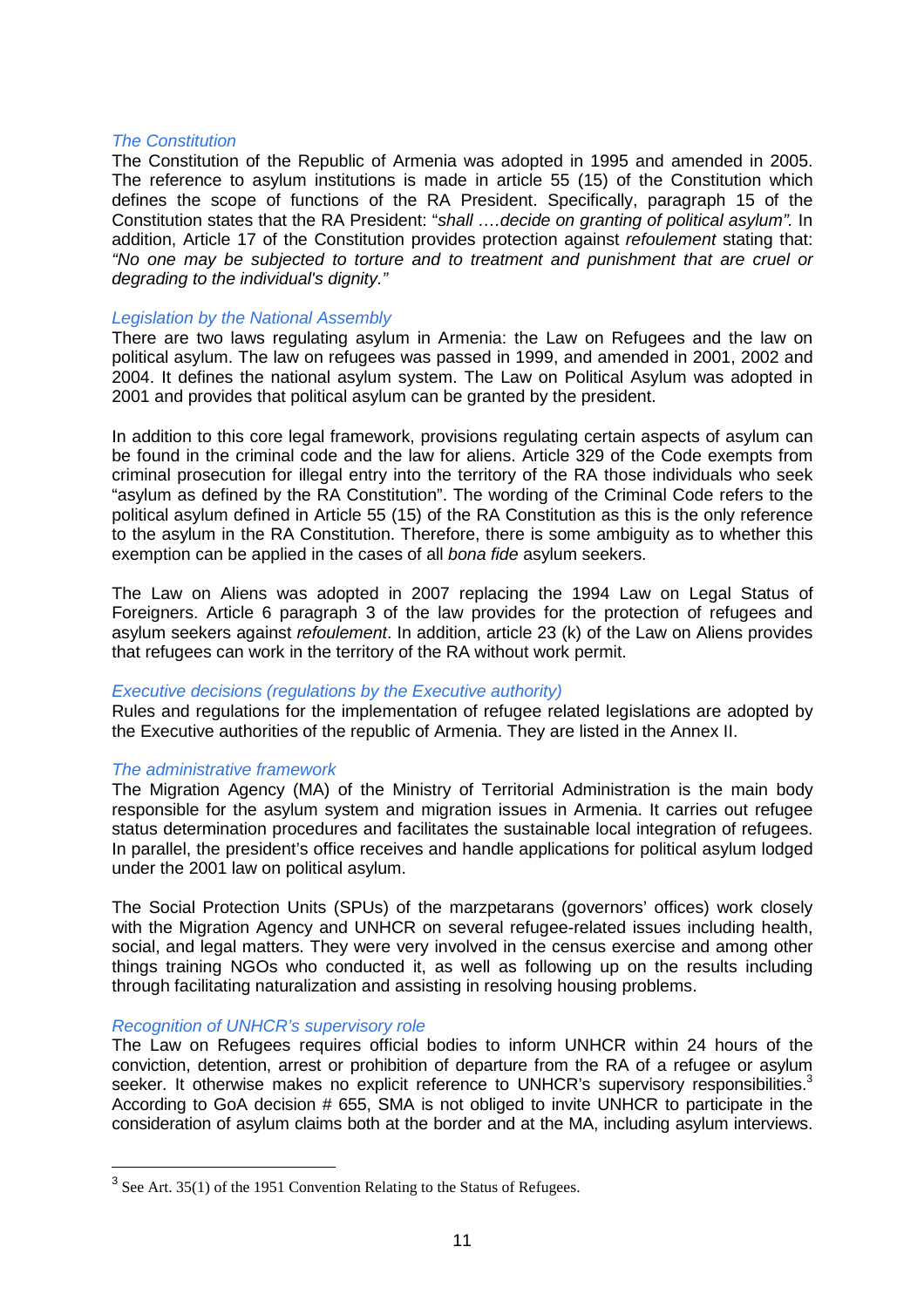In practice, UNHCR is not always invited to participate in proceedings by the MA, and the MA is not explicitly required to consider UNHCR's recommendations when making decisions.

### **1.4 Partnerships to strengthen protection capacity**

Good partnerships exist in Armenia as between the GoA, UNHCR, and other international and national partners and civil society. Although UNHCR's chief government partner is the MA, it also has good relationships and engagement on refugee related issues with the judiciary, the police and security services, the passport and visa section of the police, the Ministry of Justice, the Ministry of Foreign Affairs, the Armenian Border Guards, and the National Assembly.

In addition, there is a good level of cooperation among UN agencies in Armenia on issues affecting refugees and asylum seekers including in the following areas: displacement, antitrafficking, elections, ombudsman, and eviction, the rule of law, human rights, HIV/AIDS, food security, housing, and gender development. In this way, UNHCR seeks to ensure that refugee interests are furthered by the projects of other organizations.

The four major local NGOs active in aiding asylum seekers and/or refugees are: Mission Armenia, which provides basic health care, social support, and community empowerment to several thousand socially disadvantaged refugees living in communal centres, mostly benefiting the elderly and vulnerable women. The Young Men's Christian Association/Shelter, which makes available permanent and improved housing; the Bar Association of the Republic of Armenia, which offers legal counselling and court representation; and the Armenian Red Cross Society (ARCS), which delivers material assistance and supports self-reliance. The NGOs' activities are highly dependent on UNHCR funding.

The Caucasian Refugee and IDP NGO (CRINGO) is made up of over 70 voluntary, independent, non-commercial, non-political organizations working in the Caucasus with refugees, IDPs and other persons with related status. The work of these NGOs is financially supported by the DRC, the prominent international NGO working in the area of displacement.

UNHCR organizes regular monthly meetings attended by all NGOs in addition to the separate meetings that are held with each NGO individually. Moreover UNHCR ensures that the MA and NGOs are involved in joint needs assessment and planning exercises.

Efforts to strengthen the protection capacity of civil society in 2007 included the establishment of partnership between UNHCR, the MA, universities and professional academies to encourage academic involvement in the asylum debate. It is hoped that this partnership will result in academic research in the field of asylum and migration. As a first step, a workshop on "International Refugee and Asylum Law" was held to foster the expertise of law professors in the field of asylum and refugee law and to promote the inclusion of this topic in the Universities' curricula.

#### **1.5 Migration policies and refugee protection principles**

Located at the crossroads of Europe and the Near East, Armenia is increasingly becoming a transit point for asylum seekers and irregular movers. In 2003 Armenia ratified the UN Convention against Transnational Organized Crime and its Protocols on Trafficking and Smuggling (the Palermo Protocols) and has also signed a CoE Convention on Action against Trafficking in Human Beings on May 16, 2005.

The ratification of the 2003 Convention was followed by the adoption of the New Criminal Code of Armenia. Article 132 of the new code provides a definition of trafficking offences and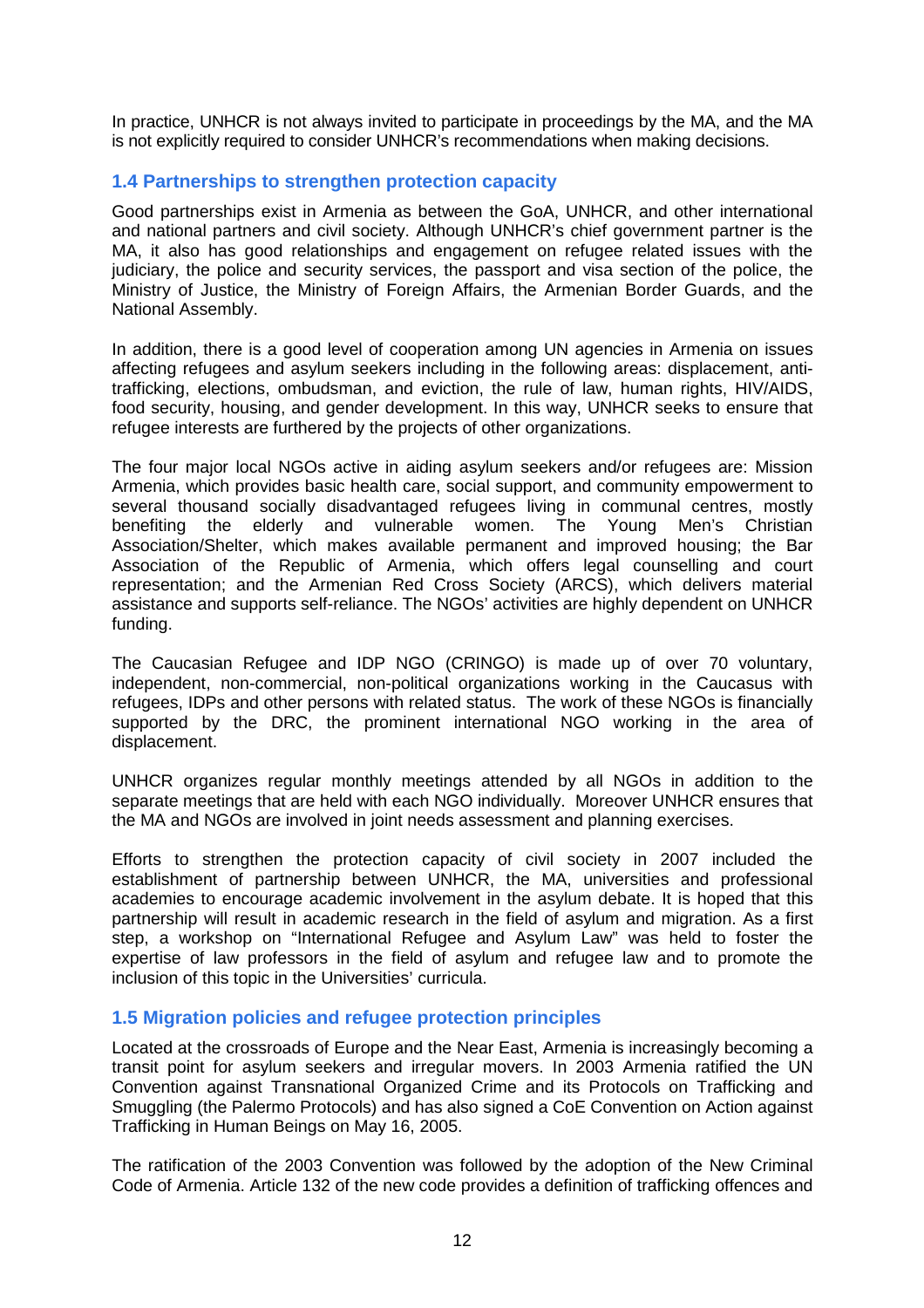sets forth more stringent punishment of offenders. However, the Code does not fully meet internationally recognized standards, as it does not recognize human smuggling as a crime, neither does it contain a provision reflecting the "Saving Clause" of the Palermo Protocol.

The principles of *non-refoulement* and non-penalization are reflected in the legislation regulating the status of refugees and aliens. The legislation provides for the deportation/expulsion of individuals found not to be in need of international protection. However, in practice deportations are rare due to both insufficient capacity and resources within the Government to implement deportation and the fact that readmission agreements have not been concluded with major refugee source countries. At present the Republic of Armenia concluded readmission agreements only with Denmark, Switzerland, Germany and Latvia while a number of agreements with for example Check Republic, Ukraine are in the process of negotiations.

Current capacity of the GoA to manage migration in accordance with international principles is limited. Among current constraints is the fact that the MA is under-staffed, there are no mechanisms at the border for the referral of asylum seekers to the appropriate authorities, and the only reception centre is capable of accommodating a limited number of asylum seekers. There are no administrative contingency mechanisms to fall back on should the country experience higher levels of asylum seekers, which is a possibility given the political instability of the region.

Another problem faced by the GoA is in regard to the return to Armenia of Armenians who have left and claimed asylum abroad. Armenia is not a refugee-producing country, but largely due to poor economic prospects it is estimated that about 1 million Armenians have left the country over the last 12 years. A significant number of those who leave, file asylum applications abroad. European countries are increasingly concerned with their ability to return those who they deny asylum. A number of readmission agreements with Armenia have been concluded or are in discussion.

# **1.6 Local population receptivity towards refugees**

The integration of ethnic Armenian refugees from Azerbaijan has improved both as a consequence of naturalization and the fact that youth easily communicate in Armenian. At one time refugees from Azerbaijan were forced to serve in the Armenian military which they resented. According to the Refugee Law, military service is not compulsory for refugees. They may serve, if they wish so, after giving their written consent. Many Armenians feel that since Azeri refugees have the same rights as citizens, they should therefore fulfil the same national obligations. The fact that some are unwilling to do so – and may even avoid acquiring citizenship for that reason – has led to resentment from the local population.



The attitude of the local population varies towards to asylum seekers, persons with temporary asylum status, and refugees who do not originate from Azerbaijan. Persons from non-CIS (Commonwealth of Independent States) countries face language and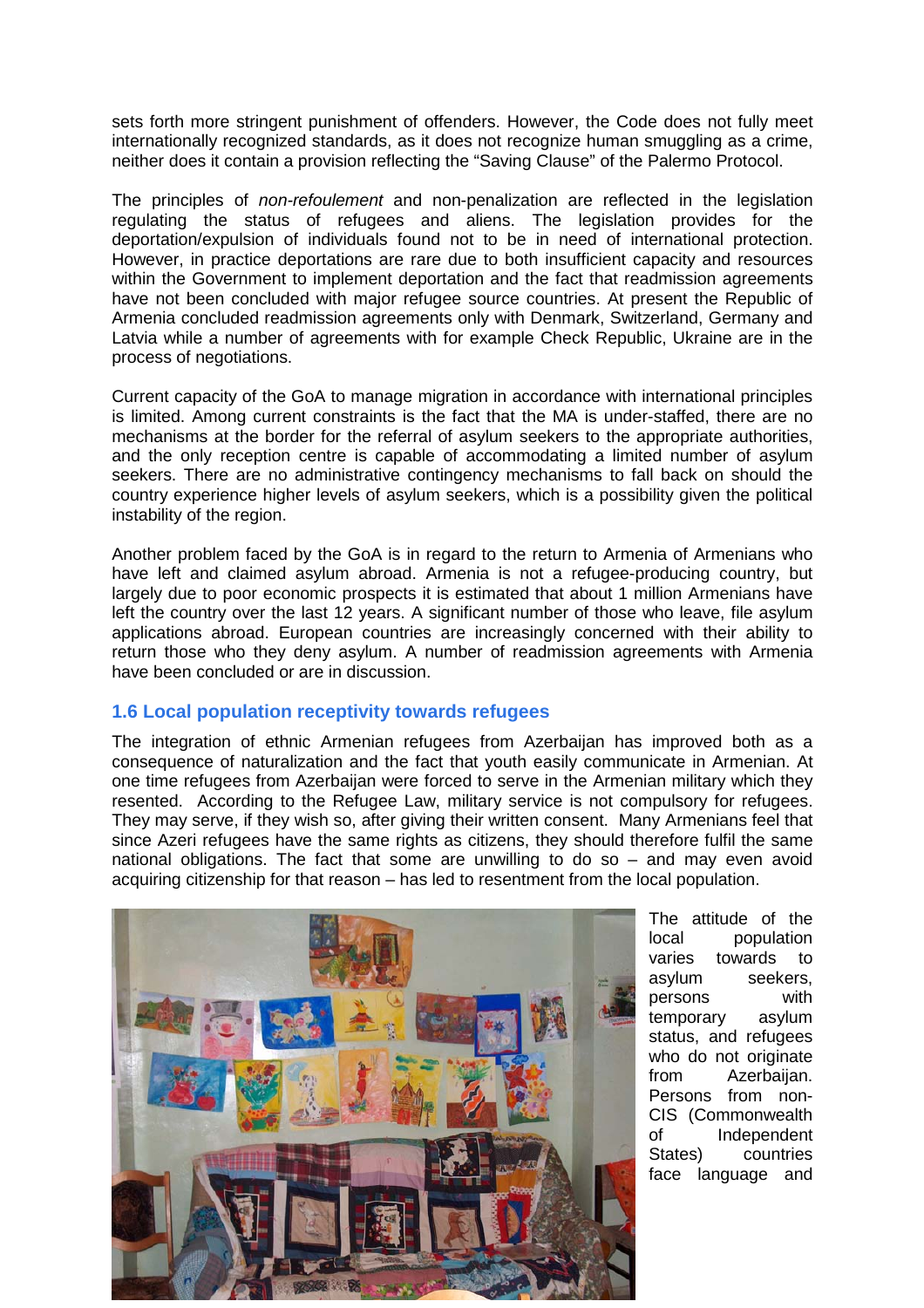cultural barriers, including ethnic Armenians from Iran and Iraq who speak an Armenian dialect that differs from the language spoken in Armenia. Those from CIS countries have fewer problems integrating, mainly because most of them are either ethnic Armenians or are able to communicate in Russian.

While refugees of non-Armenian origin are not the victims of overt or systematic discrimination, xenophobia or violence, some level of ethnic bias may exist<sup>4</sup>.

UNHCR produces bulletins in order to raise public awareness on refugee issues in the country. However, there is no specific national strategy for promoting refugee issues.

#### **1.7 Refugees and national, regional and development agendas**

The high unemployment rate in the country, language barriers and overall poor living conditions of refugees prevent them from being perceived as contributors to the economy of the country. Therefore, refugee issues are consolidated within national and development agendas.

UN Country Team in Armenia is successfully engaged in the Common Country Assessment/UN Development Assistance Framework (CCA/UNDAF) exercise, which covers a five-year period from 2005-2009 and works to achieve the aims included in the Poverty Reduction Strategy Paper (PRSP) and Millennium Development Goals. As refugees are among the most disadvantaged and vulnerable groups in Armenia they are included in the exercise designed to help the poorest segments of society.

 $\overline{a}$ 

<sup>&</sup>lt;sup>4</sup> Based on the participatory assessment conducted by UNHCR and its implementing partners, including SMA, refugees from Iraq reported that they have difficulties to find job because they were told that they are Arabs and the children in the school were also ostracized.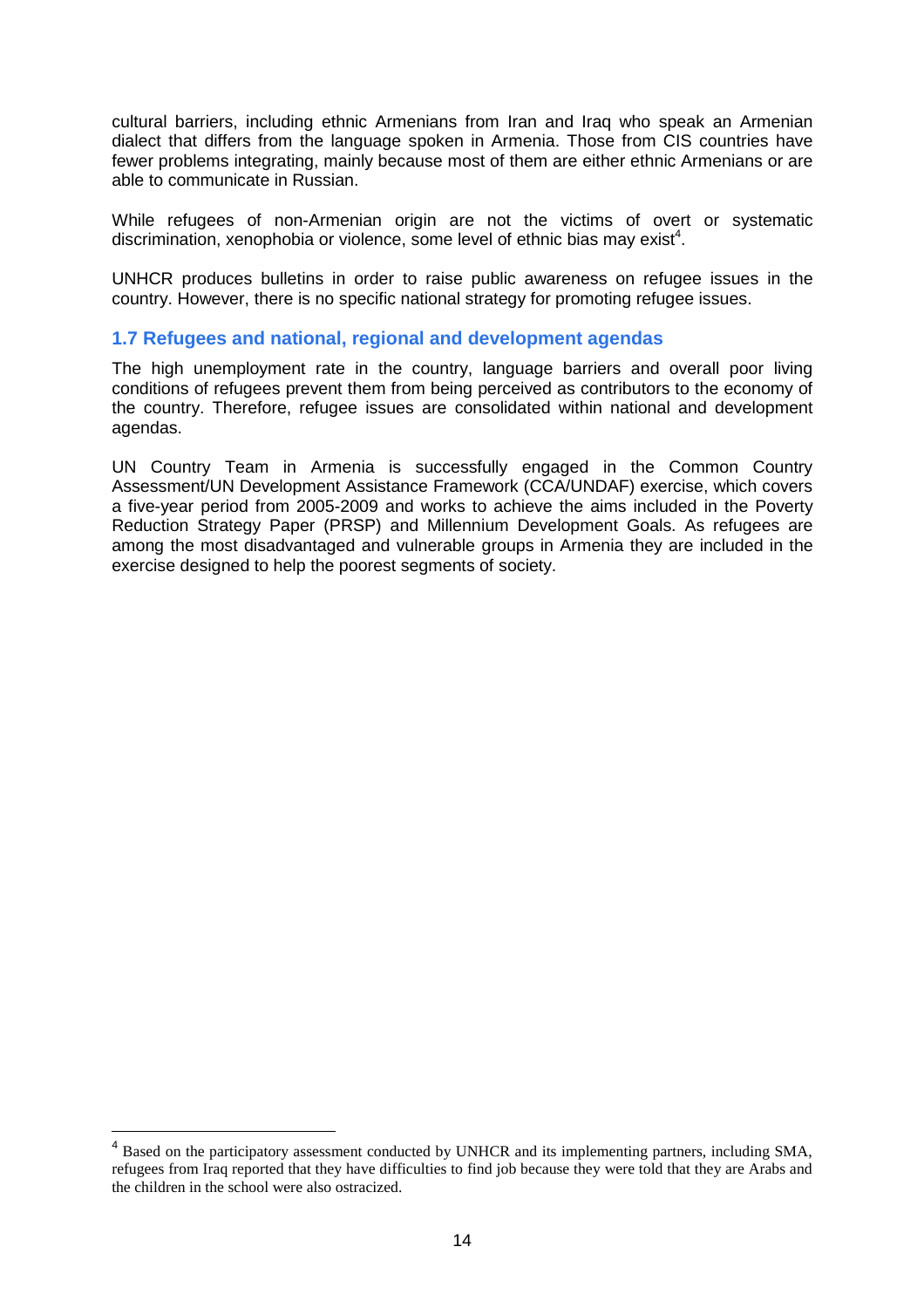# **2. ADMISSION IN SAFETY AND REGISTRATION**

### **2.1 Access to the territory**

Russian border guards are responsible for patrolling Armenia's borders with non-CIS countries. Therefore they come into first contact with asylum seekers at the borders with Turkey and Iran. Although the MA and UNHCR had initiated trainings for border guards, this is far from being satisfactory. Generally border guards need more training to increase their knowledge about asylum seekers. The main international airport in Yerevan is guarded jointly by Armenian border guards, placed under the national security service, and Russian border guards. The four points of entry with Georgia are guarded by Armenian border guards only.

The Migration Agency is responsible for refugee status determination (RSD). The MA is not present at the border and while border authorities are supposed to refer asylum applicants to the MA, this does not happen in practice. Border guards have limited knowledge on asylum law in general and RSD procedure in particular, and they are not always informed about the existence or the role of MA.

Concerns have been raised concerning initial screening done by the National Security Service and the refusal of border authorities to permit the entry of those without proper documentation regardless of their protection needs.

In addition to these concerns, there is a risk that an asylum seeker, suffering from specific infectious disease could be denied entry. According to the RA Law on Aliens (Article 8 (d)), a request for visa of entry to the Republic of Armenia to an alien may be rejected if the person suffers from infectious (transmissible) diseases, which is threatening public health. This provision does not apply to persons who came to Armenia especially with the aim of treating and curing this disease. Infectious diseases are listed in GoA decision # 49 which entered into force on February 13, 2008 and includes plague (lung type), cholera, active tuberculosis, tropical malaria, white pneumonia, bird flue and HIV/AIDS. However, UNHCR has no information on the implementation of this decision.

#### **2.2 Non-refoulement at entry-points**

 $\overline{a}$ 

The Law on Refugees, as well as the law on alien includes the right of *non refoulement*. This right is however not included in the Law on State Borders or the Law on Border Guards.

Border guards consider that they are bound only by the Law on State Borders or the Law on Border Guards, and therefore, based on these laws, consider all those attempting to enter without proper papers or authorisation, including asylum seekers, to be illegal entrants and thus subject to removal. In such a context, *bona fide* asylum seekers are at risk of being denied entry and *refouled* based on their lack of proper documentation, contrary to the provisions of the 1951 Convention<sup>5</sup>.

# **2.3 UNHCR access to new arrivals at entry points**

UNHCR is required to obtain a permit from the National Security Service in order to have access to border points.

<sup>&</sup>lt;sup>5</sup> The evidence suggests that during the conflict between Georgia and Russia un-documented Georgians were stranded at the border.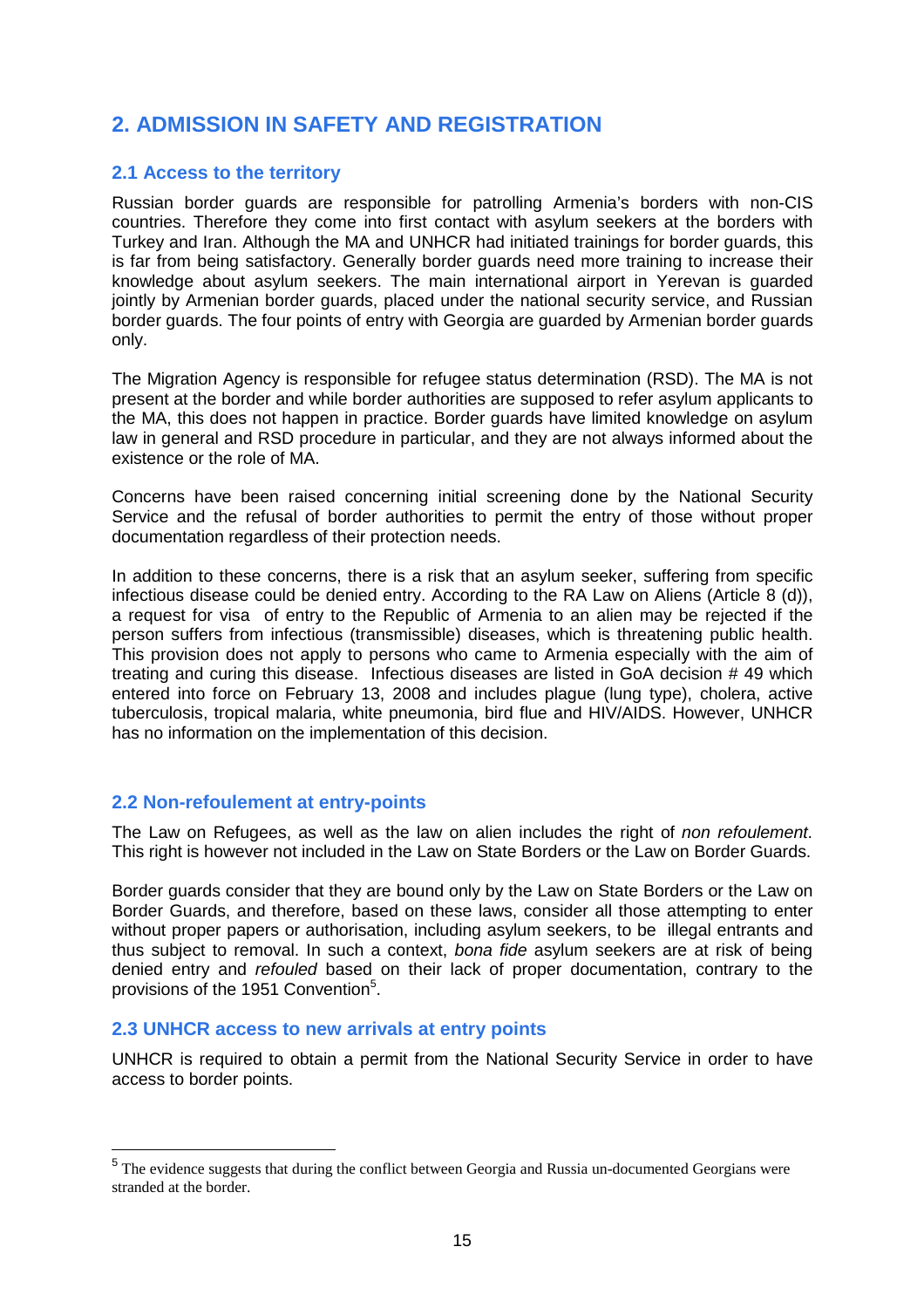Due to limited capacity, UNHCR is only able to visit border areas on an irregular basis. There are no NGOs involved in border monitoring. To increase the capacity UNHCR has involved ARCS to monitor the border but it is not fully operational. As a result there is only limited information available on the situation at the border.

# **2.4 Individual registration of refugees and asylum seekers**

Refugees and asylum seekers are registered as families and each family member's name is recorded. Persons above 16 years of age are informed that they can be registered separately if they choose. Individual ID cards are issued.

Registration is conducted by the MA and usually takes place a few days after an asylum application has been filed. There are sufficient female registration officers.

#### **2.5 International registration standards**

Registration information includes: name, date of birth, country of origin, sex, and marital status. A fully electronic system is not in place for asylum seekers. One consequence is that registration data is not easily updated and is often out of date. Deaths are not systematically recorded.

#### **2.6 Information regarding rights and responsibilities**

The MA and UNHCR have worked closely to develop a leaflet for asylum seekers that explains their rights and obligations and provides basic information on refugee status determination procedures. It is distributed at the MA office that receives asylum applicants and is available in English, Armenian, Russian, Turkish, Farsi, and Arabic. Brochures are also available at entry points.

UNHCR implementing partners inform refugees and asylum seekers of changes in the quantity, type or delivery of services and assistance during meetings they hold with the beneficiaries. UNHCR monitors the process.

#### **2.7 Limited restrictions on movement**

Asylum seekers must apply to the police for permission to travel outside of their area of residence. Authorization must be in written form and communicated to the police of the new area of residence. This restriction does not apply to refugees.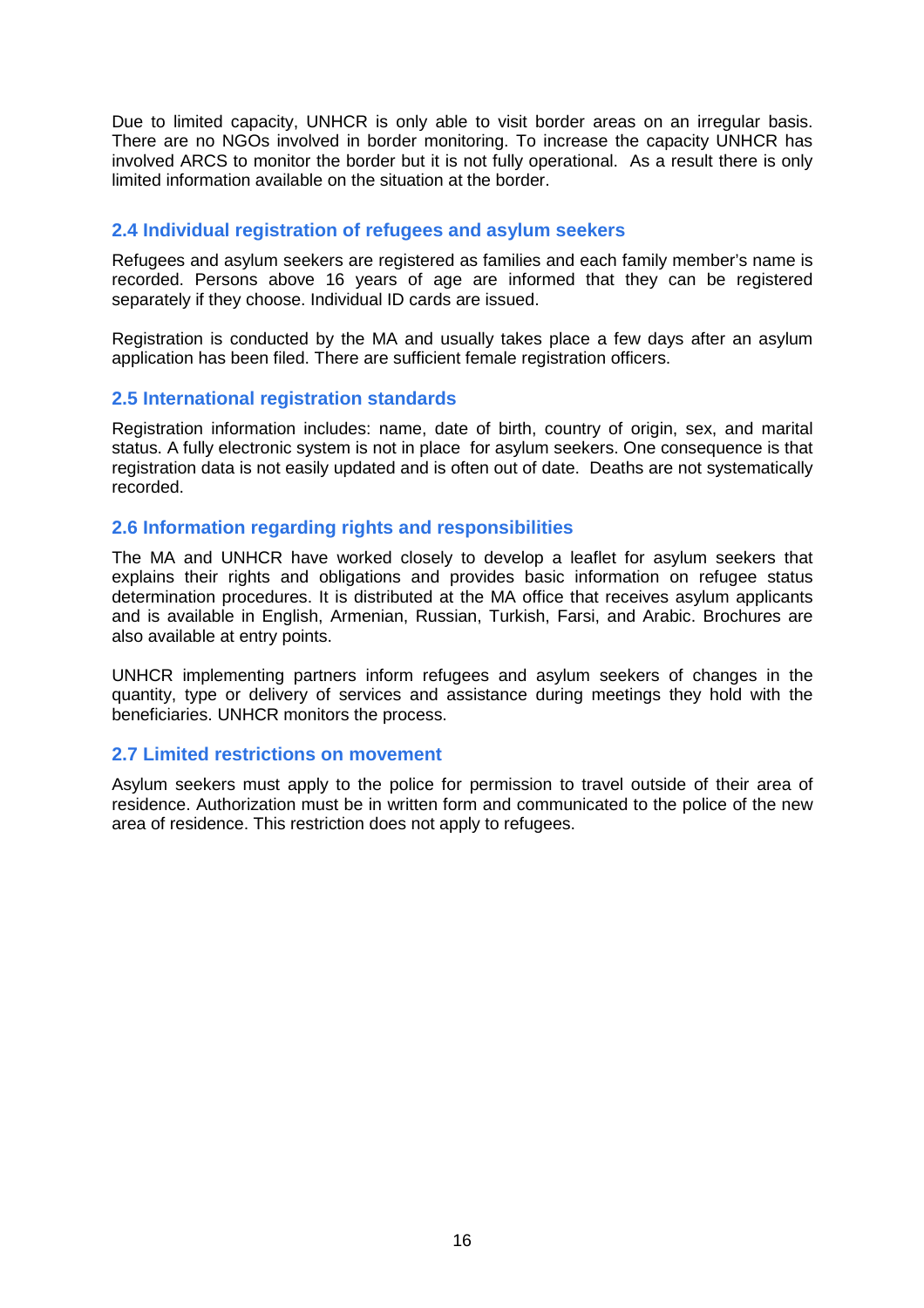# **3. FAIR AND EFFICIENT STATUS DETERMINATION**

# **3.1 Group determination**

There is no legal provision for group determination. Nevertheless, refugees who arrived as a part of the mass influx from Azerbaijan were recognized, *de facto*, on a *prima facie* basis.

### **3.2 Individual refugee status determination**

The Law on Refugees provides for individual refugee status determination. Those deemed to have entered the country illegally (without proper documents or permission) must apply within 24 hours after entry, while others can do so any time after arrival.

Nobody, by law, has been barred from RSD. In practice, only one category has been denied access to RSD, that of persons who have fled Nagorno-Karabakh and are unable or unwilling to return. The denial of access to asylum procedures was justified by the fact that this group was naturalised as Armenian citizens.

### **3.3 Fair and efficient first instance procedure**

Asylum applications must be made in writing directly to the office of the MA in Yerevan. Those admitted into the procedure are registered by eligibility officers in an interview process. The eligibility officer also assists the applicant to fill out the asylum application form.

By law, RSD interviews have to be conducted within 7 days of the application being made. An official of the MA is assigned to the case and the examination on the merits must be held within one month which can be extended up to three months if additional material is needed.

Applicants may request an interviewer and interpreter of a particular sex. Applicants also have the right to legal representation. Although the Law on Refugees provides for *pro bono* legal advice, in practice this is not provided by the Government. A UNHCR-funded NGO, the Armenian Red Cross, offers legal advice and representation in court, if required, independently of the MA. Similarly, interpretation is normally provided by UNHCR, due to the MA's restricted financial resources.

Although quite developed, and guaranteeing a decision on asylum claim within a reasonably short period of time, there are a few gaps in the asylum procedure. In practice, and despite a good level of cooperation between UNHCR and the MA, the Office is not always informed in a timely manner of the arrival of asylum seekers, RSD interview schedules and decisions on refugee and temporary asylum (TA) status. Therefore UNHCR is not always in a position to provide expertise to MA with the result that some cases may not be decided in accordance with international principles. Other weaknesses relate to the fact that there are only three eligibility officers, one of who is a woman. MA premises and equipment are inadequate to conduct proper RSD. Notably eligibility officers lack rooms to conduct interviews in full confidentiality and lack computers. The interpreters are not required to take an oath of confidentiality for the asylum testimony they hear which may compromise confidentiality.

The Law on Refugees lacks a specific provision granting derivative status to family members of persons recognised as refugees.

In the case that an asylum application is rejected by the government, UNHCR may recognize the applicant as a refugee under its mandate if there is reason to believe that the person has well founded protection concerns.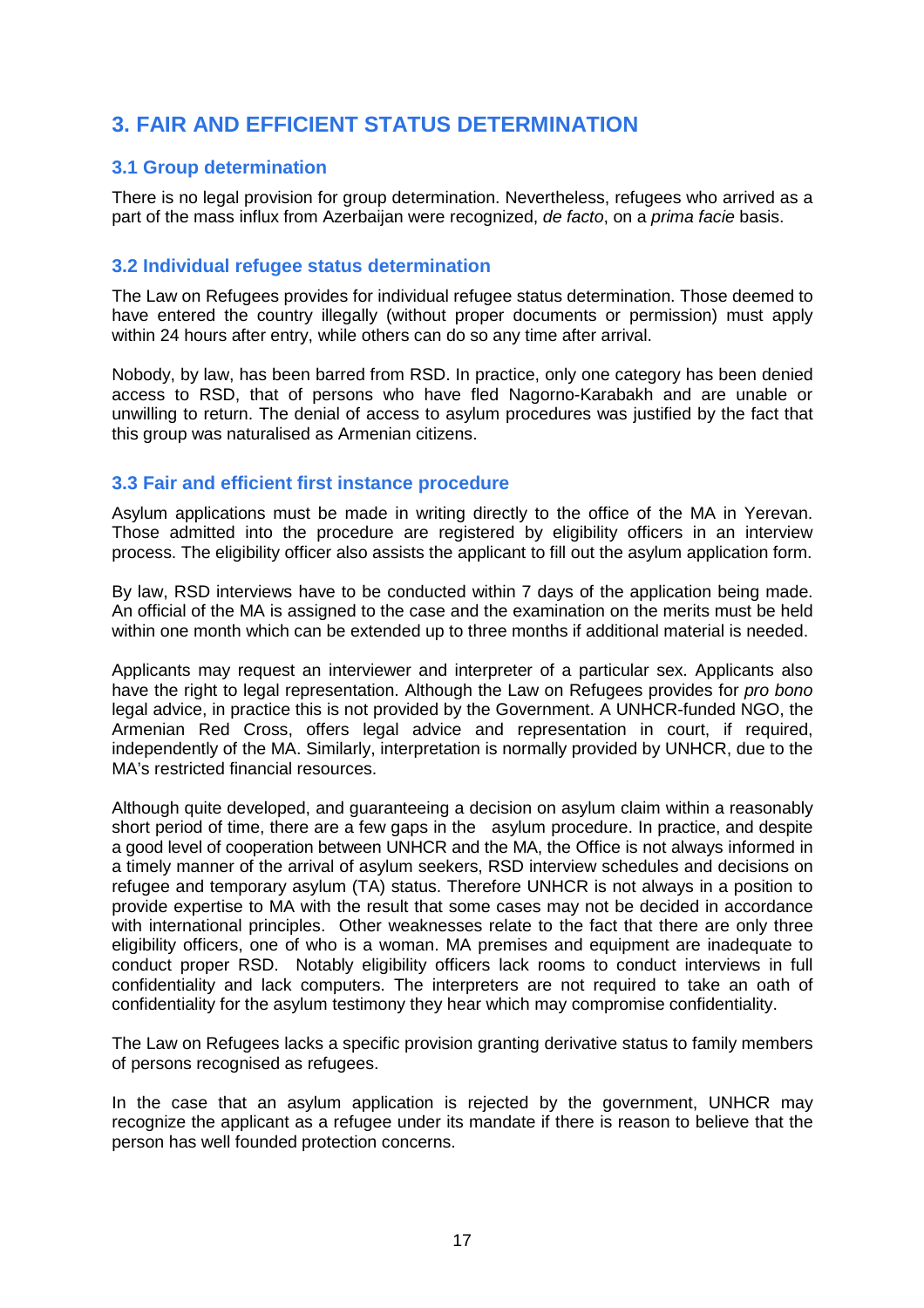### **3.4 Appeal**

Applicants receive the decision on their asylum claim in writing in the Armenian language. The decision does not clearly state the reason of rejection. It mentions that the applicant has one month to appeal the decision either through administrative manner or to Court, but the right to appeal and the procedures for doing so are not available to applicants in a language the applicant necessarily understands. Therefore, those who do not read or understand Armenian may not be fully informed of their right to appeal a negative decision.

Since  $1<sup>st</sup>$  of January 2008 the judicial reforms resulted in the establishment of administrative Courts. All decisions of administrative bodies, including rejection by the MA of an asylum claim, shall be initially lodged with the Administrative Court. The decision by the latter can be further appealed to the cassation court. Decision of the administrative court, even if appealed by a claimant enters into force immediately from the moment of publication and can be appealed to the Cassation Court within one month. The administrative court considers issues of fact and law while the Cassation Court is restricted to questions of law. Given that the system has been newly established the office does not have information on the process of implementation of the new procedures as well as its possible impact on asylum seekers.

Those who appeal are entitled to legal counsel and are exempt from court fees. Legal Counsel is provided by the UNHCR IP. There has not been to date any successful appeal of a negative first instance decision. The fact that asylum seekers are not always informed of reasons for negative decisions on their cases may help to explain this phenomenon.

The Law on Refugees also provides for a parallel administrative appeal procedures. Administrative appeals may be lodged with the Prime Minister; however, they lack any procedural regulation. In practice administrative appeals are usually returned to the MA for review. As the practice of the MA to date has been to confirm its original decision, administrative appeals do not present an effective remedy to asylum seekers.

Asylum seekers whose appeal cases are pending are not provided by law with any identity documents or certificate to safeguard against removal pending a final decision on their case. In Practice, validity of the Asylum seeker's ID cards is extended by the MA upon request by the asylum seeker. In practice, there have never been any reports of asylum seekers being removed during the appeal process.

#### **3.5 Full and inclusive interpretation of the refugee definition**

The refugee definition contained in the Law on Refugees is the same as that of the 1951 Convention. The 2004 amendments to the Law brought the cessation clauses and exclusion clauses in line with the 1951 Convention.

# **3.6 Country of origin and legal information**

UNHCR regularly shares country of origin information (COI) with the government, and conducts training of MA staff and implementing partners on how to use COI in the context of RSD. A major obstacle to the appropriate and effective use of COI is the limited amount of material available in Russian and/or Armenian.

# **3.7 Complementary and temporary forms of protection**

A complementary form of protection, named 'temporary asylum' (TA), is provided by law for persons whose well-founded fear of persecution is not linked to a convention ground. In practice, while applying to the MA, asylum seekers have to apply either for refugee status or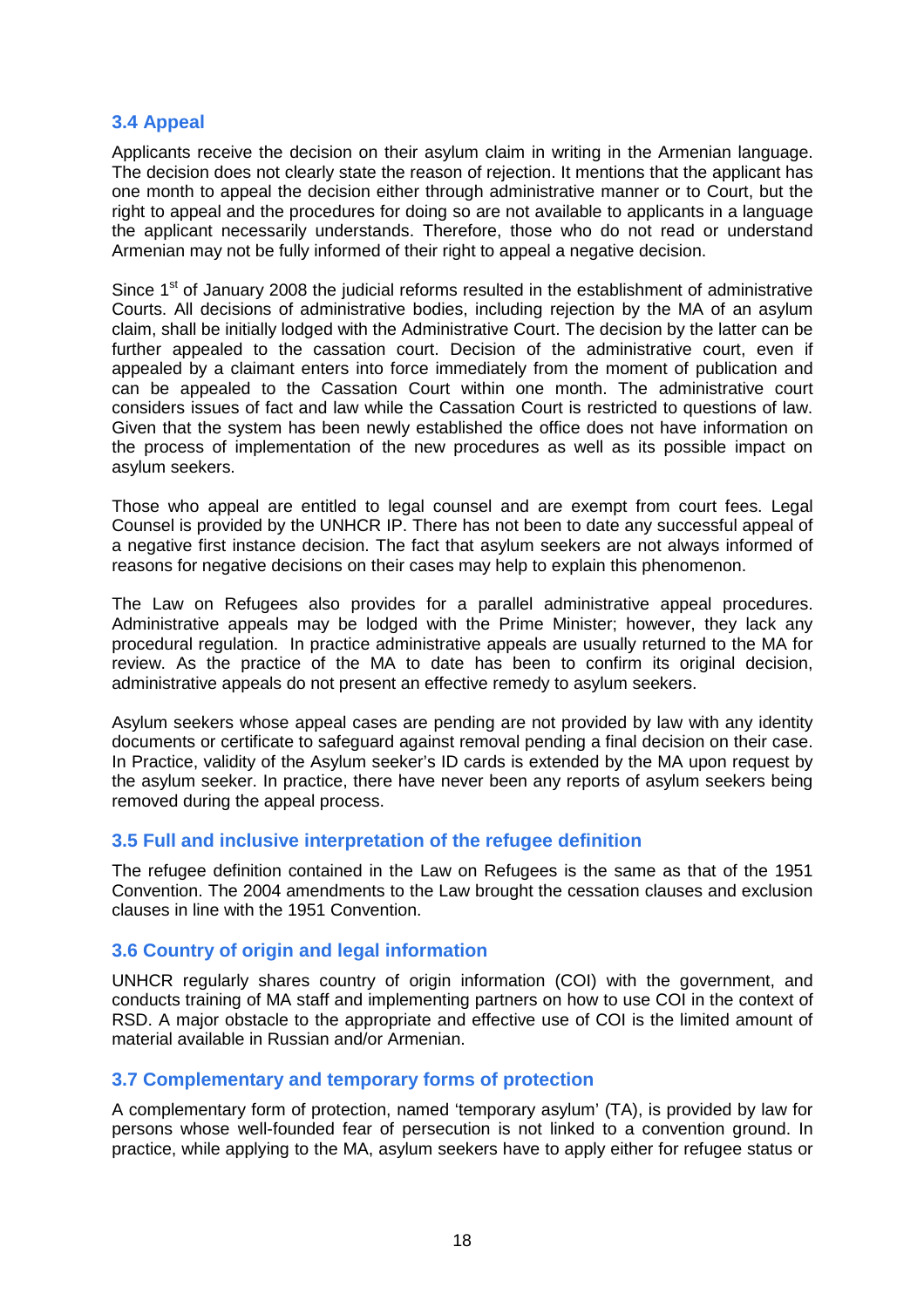for temporary protection. In almost all cases Iraqi asylum seekers are provided with TA status although they could have valid grounds for obtaining refugee status.

TA status carries fewer entitlements than those accorded to Convention refugees. Unlike the latter, TA status must be renewed every year, it does not entitle the bearer to lump sum assistance or to a Convention travel document. TA holders do not have the right to vote in local elections.

There is no temporary protection mechanism in place in Armenia. TA is not a tool which can be used to provide protection to those arriving as part of a mass influx without resort to individual procedures. Hence there is no administrative or legal contingency mechanisms which would help the government manage large refugee flow.

The absence of a temporary protection mechanism is of particular concern in a context where Armenia is surrounded by countries/regions where the political situation is increasingly volatile and could bring about, at any time, large number of persons seeking asylum in Armenia.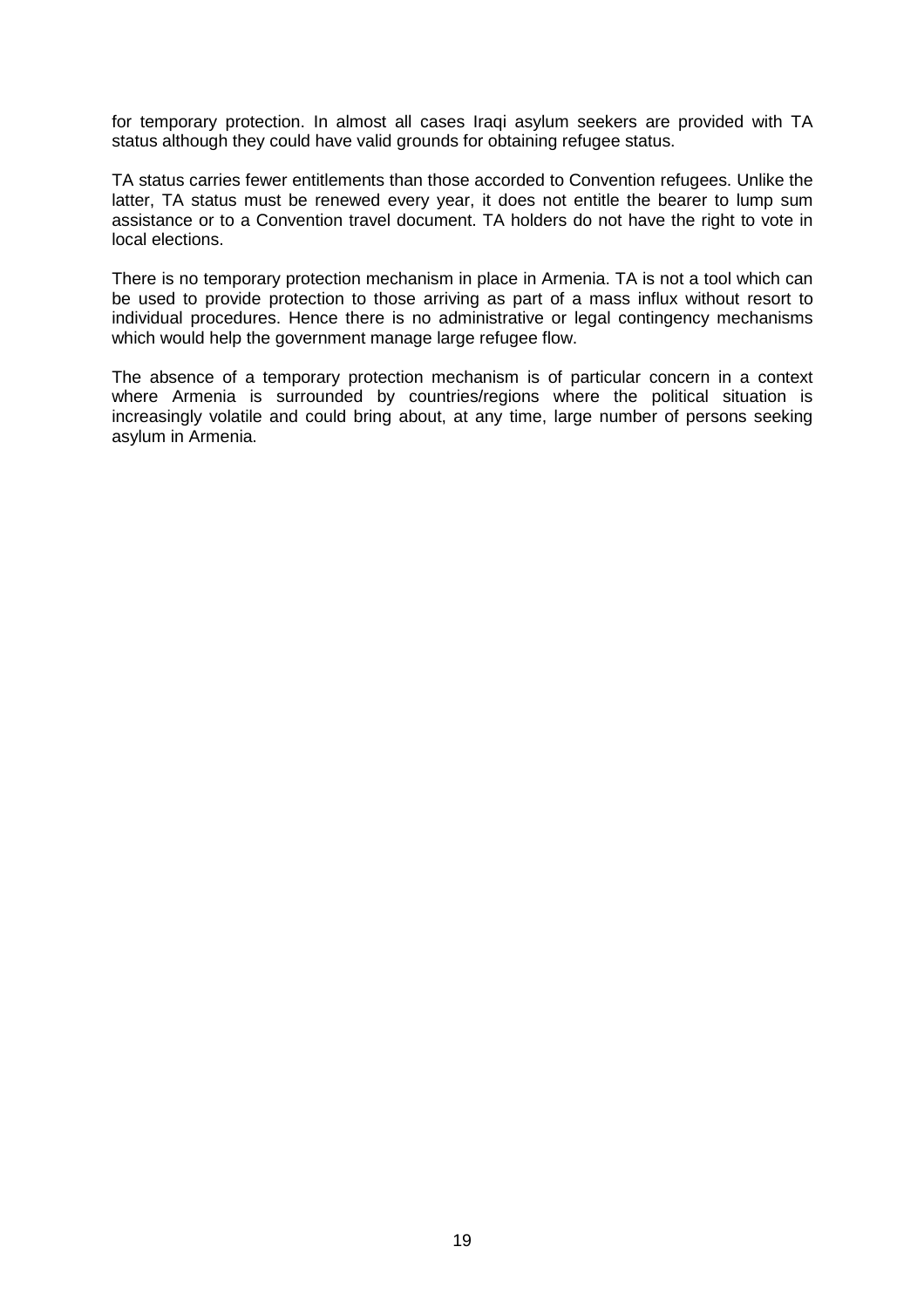# **4. SECURITY FROM VIOLENCE AND EXPLOITATION**

### **4.1 Non-arbitrary arrest and/or detention**

On the one hand, the law on refugee exempts from criminal prosecution asylum seekers who entered Armenia illegally, on the other hand, the law on State border bars entry of all persons who do not have permits or visa. As border guards are bound only by the law on state border, in practice asylum seekers who have illegally entered are detained by border officials for up to 72 hours and then turned over to the National Security Service (NSS). They can be detained until a final decision on their case is reached, which could be over a year.

Detention orders must be approved by a court. A detention decision can be appealed by the asylum seeker before the appeal court. Detention is immediately terminated upon recognition of refugee status.

UNHCR is not systematically informed by NSS of the detention of asylum seekers. The Office usually receives notice from the International Committee of the Red Cross (ICRC), which regularly visits the detainees.

### **4.2 Mechanisms to prevent and respond to sexual and gender-based violence**

Armenia is signatory to the Declaration on the Elimination of Violence against Women. It has also acceded to the Rome Statute of the International Criminal Court, which defines rape, sexual slavery, enforced prostitution, and other forms of sexual violence as crimes against humanity.

The Revised National Action Plan on the Advancement of Women that was adopted in 2005 deals with violence against women, but does not provide detailed prescription on how to address the problem. Rape and spousal rape are considered crimes and carry a maximum 15-year prison sentence. The Criminal Code does not criminalize domestic violence but does criminalize sexual violence, trafficking, some forms of sexual harassment such as lewd acts and indecent behaviour. Many of these offences are not clearly defined. Punishments range from fines to imprisonment.

Due to a high degree of socio-economic vulnerability, refugee women in Armenia are likely to be exposed to SGBV in its various forms and are believed to be particularly vulnerable to trafficking and prostitution. High rates of alcoholism among collectively sheltered refugees increase levels of violence against women. But in practice, there is little information on the prevalence of SGBV. Effective reporting and response mechanisms in society as a whole are not sufficiently in place. Moreover, UNHCR has not yet developed standard operating procedures to identify and respond to SGBV.

Social workers working with UNHCR's implementing partners have been trained to identify and address problems that concern the refugee community, including possible instances of SGBV, so that these cases can be properly sent to the appropriate medical institution. Two local NGOs, Maternity Fund and Women Right Centres operated shelters in the outskirt of the capital cities. These shelters, opened to everyone without any status restrictions, are no longer operational due to funding shortfalls. Presently there are no facilities specifically to address the needs of women and victims of sexual violence.

Training sessions have been conducted for migration officials and MA staff in order to improve understanding of the gender dimension of refugee claims, as well as for implementing partners. This needs to be reinforced and training extended to other governmental staff involved in refugee issues, in addition to persons of concern.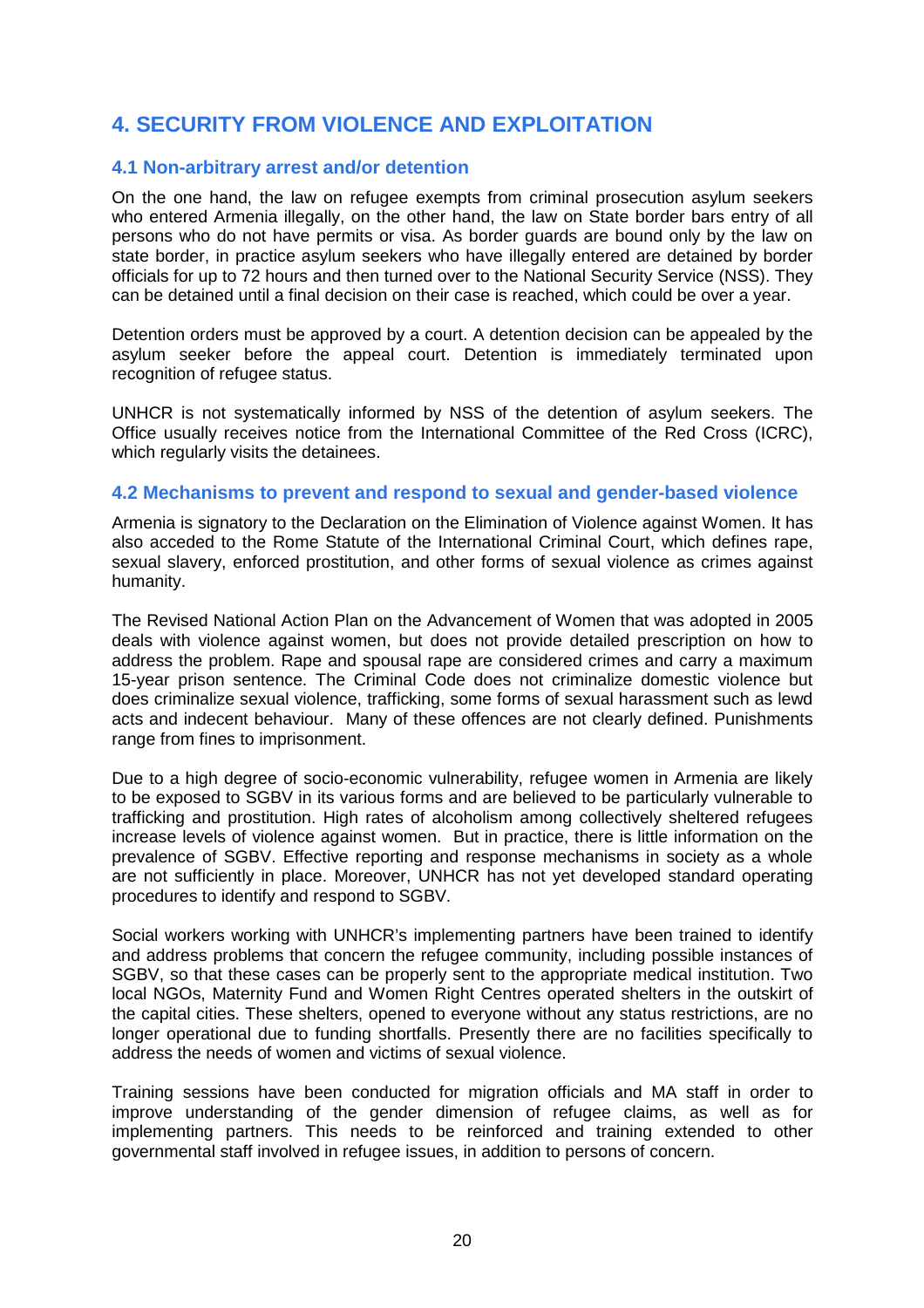### **4.3 Specific programmes to protect children**

Armenia has ratified the Convention on the Rights of the Child and has significantly amended the Law on Refugees to achieve greater compliance with international standards. In 2003, the RA adopted a 10-year National Action Plan on the Protection on Children's Rights, which is a comprehensive plan to address child related issues and to develop the necessary institutional mechanisms to protect children's rights. Every year all line Ministers are required to include the activity plan and the budget in their yearly plan and at the end of the year they have to report to the Minister of Labour and Social Issues (MOLSI), who is the head of the Child Protection National Committee. The MOLSI compiles all the information and reports to the Prime-Minister.



Local child protection bodies operating in all marzes of Armenia are responsible for monitoring situation of child, identification, reporting, prevention and referral of cases related to children. Besides, cases related to physical exploitation and abuse related to children are dealt with by Juvenile Police.

Health, education and social services are available for all children including refugee children.

However these services may not be always accessible for particular groups of refugee children, especially for those living in the remote rural areas.

UNICEF observations noted that some of the schools in refugee communities are still located in temporary buildings, have poor learning environment, as well as insufficient physical conditions of facilities. Since 2004 UNCEF promotes the introduction and implementation of Child- Friendly Schools (CFS) in Armenia. In 2004 the "Child Friendly School" concept was approved by the Ministry of Education and Science. Based on this approval, and to assist in the process of developing such schools, during the period of 2005- 2007 the CFS standards and indicators were developed and pilot tested in one region of Armenia. A child friendly school acts in the interests of the "whole" child, which includes his or her health, nutrition and overall well-being. CFS promotes practices of equality and justice among its students, and among its staff, and enforces principles of non-discrimination.

Based on statistics released by the Ministry of Labour and Social Affairs, there are 10, 000 children with special needs in Armenia. Services to assist children with mental and/or physical disabilities exist, but they are not sufficient to cater for all children in need. Locally, there are primary health care facilities, rehabilitation centres, and community centres. Primary health care facilities, rehabilitation centres, and community centres are available for every child, including refugees.

Sexual and other forms of physical and psychological abuse as well as child labour are among the child protection issues that are believed to place children in Armenia at risk. The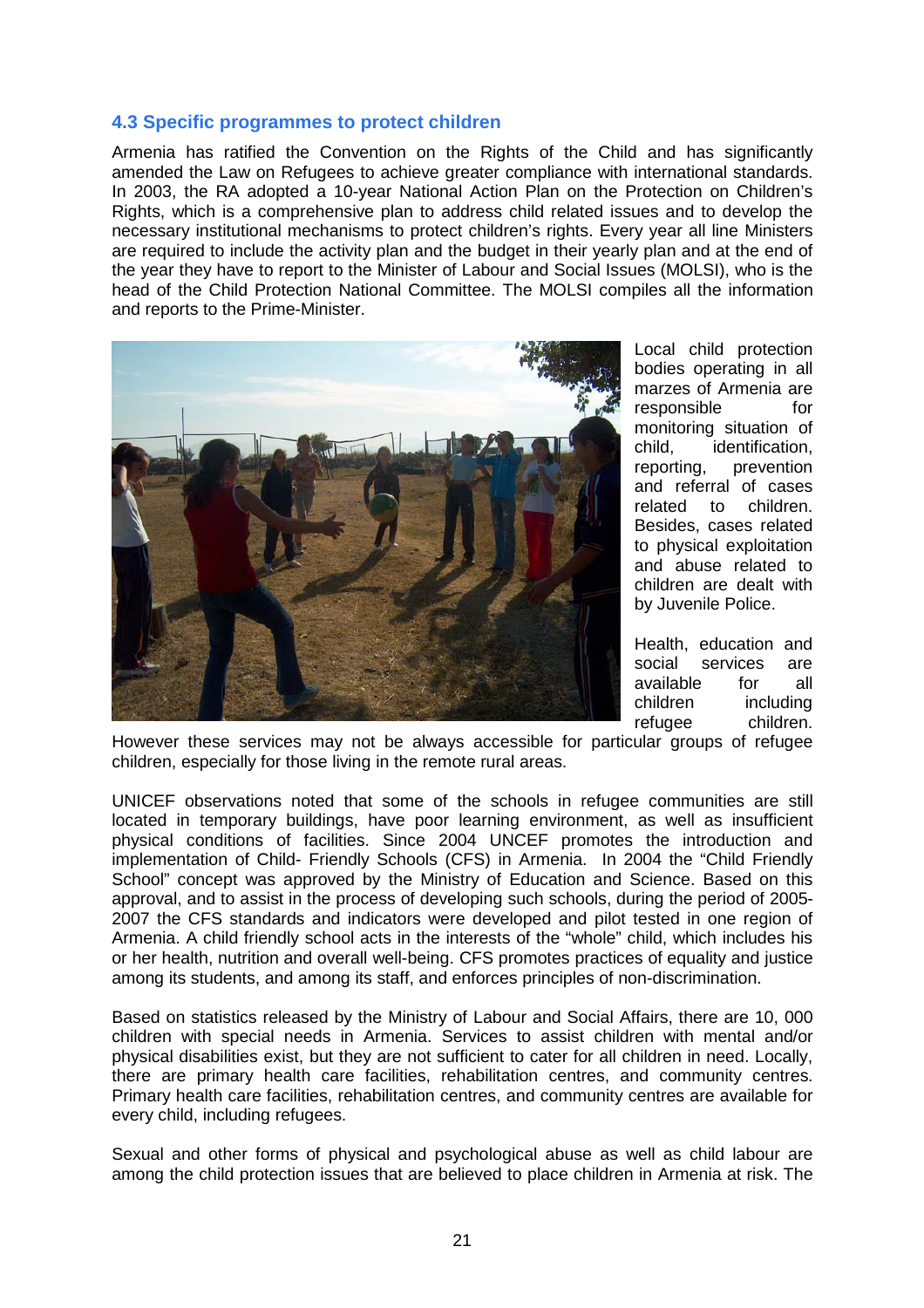phenomenon of child labour is widespread in rural areas of Armenia due to poverty as exposed by the recent report on Child Labour conducted by UNICEF. Given that refugees and naturalized refugees are especially vulnerable, child labour is believed to be common among this group.

Physical and sexual child abuse is often unreported largely because of the stigma attached to the abuse in society. On an institutional level, this makes it difficult to provide effective support to children. Moreover, according to information from UNICEF, children in Armenia are often subject to psychological abuse, but there is no information on the extent to which this is a problem for refugee children specifically.

A regulation providing for mechanisms to prevent, identify, report and follow up incidents of child abuse and neglect through care and service providers working with children, such as doctors, teachers, and police, has been drafted but not yet approved by the Government.

In regard to cases of unaccompanied and separated children, MA informs UNHCR and ARCS. The latter is required by law to coordinate with the ICRC to facilitate tracing of the child's relatives. The children are referred to the appropriate guardianship and custodian body of the factual place of residence of the child that places them in a special institution and appoints a guardian to ensure protection of his/her rights and representation in all legal actions, including RSD.

Although article 18 of the Law on Refugees provides that refugees have the right to family reunification, there are no clear mechanisms to effect this right.

Neither UNHCR nor its implementing partners provide training to their staff or local authorities on protection issues and guidelines of relevance to child refugees and asylum seekers.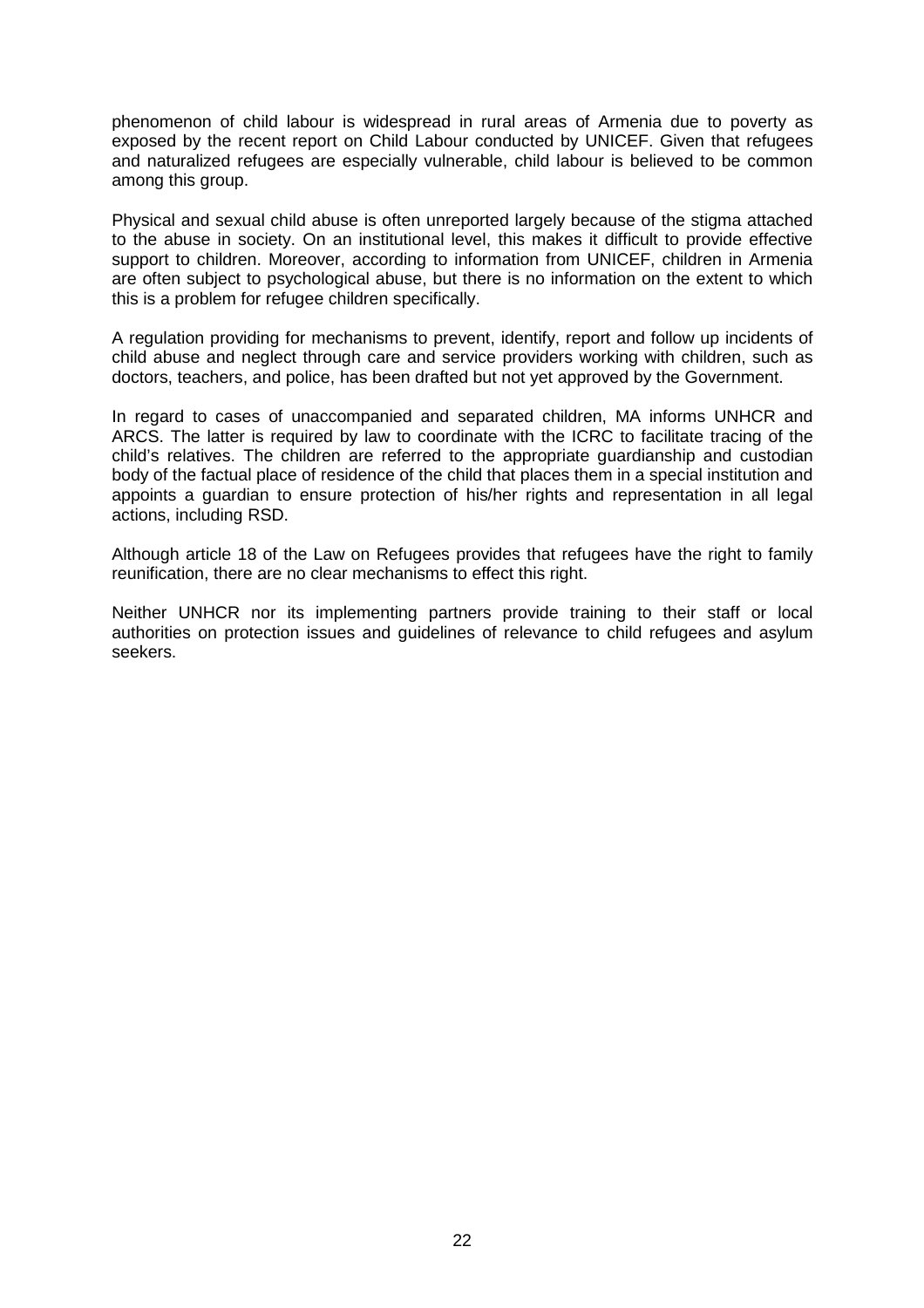# **5. ESSENTIAL SERVICES ASSURED**

### **5.1 Refugees and asylum-seekers participate**

Refugee Committees have been established by *prima facie* refugees from Azerbaijan and refugees from Iraq. They are usually made up of refugees living in the same collective centres or communities. There are areas where refugees have not formed committees, which resulted in extremely limited participation.

At present, refugees participate in the design and development of UNHCR self-reliance programmes. However regular needs assessments are conducted by UNHCR's partners and feed into planning processes. In 2006 participatory assessment was conducted with refugees to identify the concerns and capacities of refugees from different age, gender and diversity backgrounds while in 2007 a door to door visit of refugees was undertaken.

### **5.2 Identification of urgent protection risks**

There are no government mechanisms to help identify refugees and asylum seekers with special protection needs. ARCS has worked with UNHCR to develop a questionnaire that supplemented by a needs assessment form  $-$  is expected to help identify special cases of concern.

In the meantime it is UNHCR's implementing partners who identify those with specific needs (i.e. one parent household, unaccompanied minors, elderly) and bring them to the attention of UNHCR. Mission Armenia provides basic health care, social support and other assistance to several thousand socially disadvantaged refugees living in communal centres, mostly benefiting the elderly and vulnerable women.

#### **5.3 Nutritional well-being**

Refugees have access to food, water, and clothing on the same terms as nationals. In total, 35% of the residents of Armenia live at or below the poverty line. Refugees figure disproportionately among this group.

UNHCR has been implementing projects to improve access to safe water to refugee populated villages. The Office also advocates for the inclusion of refugees into the plans of other development agencies, especially those designed to improve community infrastructure, e.g. water.

UNHCR partners, Mission Armenia and ARCS provide basic food assistance to the most vulnerable refugees with the support of the World Food Program (WFP), the Tufenkyan Foundation NGO and Caritas. This is mainly provided via soup kitchens, which are open to the most vulnerable segments of the population, including refugees. However, soup kitchens only operate in a limited number of locations, leaving many vulnerable refugees without access to food support. Those most in need of food assistance are the elderly and persons eligible for social benefits whose monthly income is greatly inferior to the standard minimum food basket.

In addition, asylum seekers are provided with a 3 month assistance package by ARCS which includes food to cover the period of examination of their asylum applications.

#### **5.4 Basic domestic and personal items**

Refugees receive only limited assistance with basic domestic and personal items. In the absence of state assistance programmes, UNHCR distributes sanitary supplies and hygienic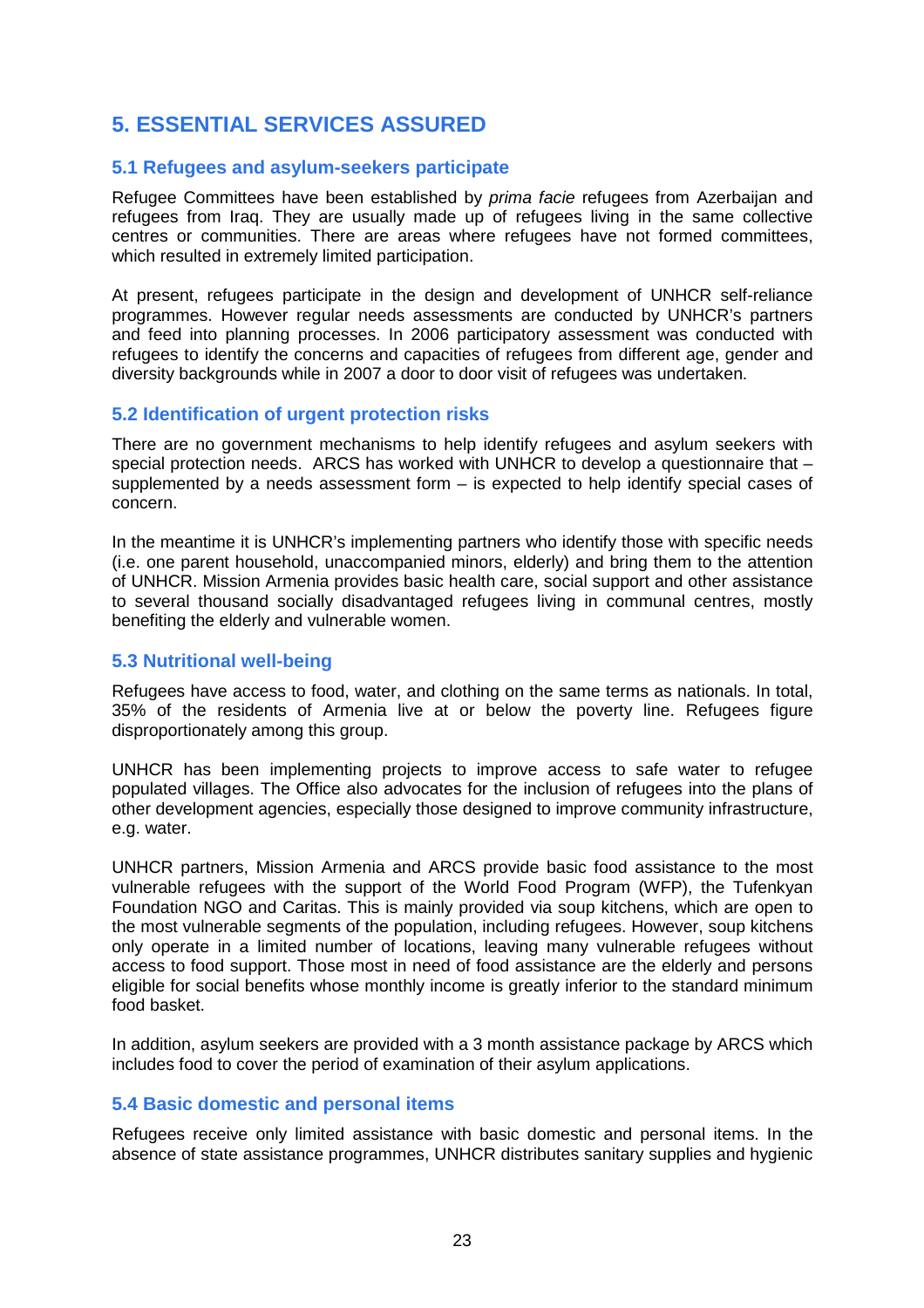items to vulnerable women and the elderly living in communal centres and provides clothing assistance to refugees through two of its partners, the ARCS and Mission Armenia.

In the Reception Centre for Asylum Seekers, MA provides residents with items and services needed to live in dignity. In addition to MA's support, UNHCR through its implementing partner the ARCS, provides financial assistance and clothing as available to the most vulnerable cases according to established procedures and set criteria. The reception's capacity is limited and can accommodate only 20 persons.

#### **5.5 Adequate housing**

#### *Shelter overview*

Asylum seekers waiting for their refugee status to be determined live in a small, overcrowded reception centre. Although located in a reasonable distance from essential services, there is not much space for basic household activities, storage of non-food items, privacy, or recreation.

About 400,000 ethnic Armenians who crossed the border in the course of the Nagorno-Karabakh war more than a decade ago were accommodated by the government in public buildings, and there are still many refugee families living in dilapidated communal centres such as hotels and former student hostels. The conditions in these centres are even more basic than those prevailing in the reception centre. The sub standards living conditions have been pointed out by the Human rights commissioner of the Council of Europe.

Individually recognized refugees and TA holders face also tremendous challenge in finding and paying for a flat. The large majority of them live in Yerevan or surrounding towns, where rents are very high. They often have to pay higher rents than the local population due to language barriers which make it difficult for them to negotiate for a more reasonable rent. According to the law, they are eligible for housing assistance (referred to as



temporary residence in the Law on Refugees) however, there is no available space since all existing accommodation is occupied by refugees from Azerbaijan.

#### *National housing strategy*

For years, Armenia had been in need of a comprehensive national housing strategy and programme for all disadvantaged groups in the country, living in temporary and sub-standard housing. At the beginning of 2005, the government allocated the equivalent of about 3 million USD for a programme providing shelter to refugees and naturalized former refugees from Azerbaijan living in communal centres. This programme has helped many refugees but not all to improve their living conditions. The 2005 government program aimed at eight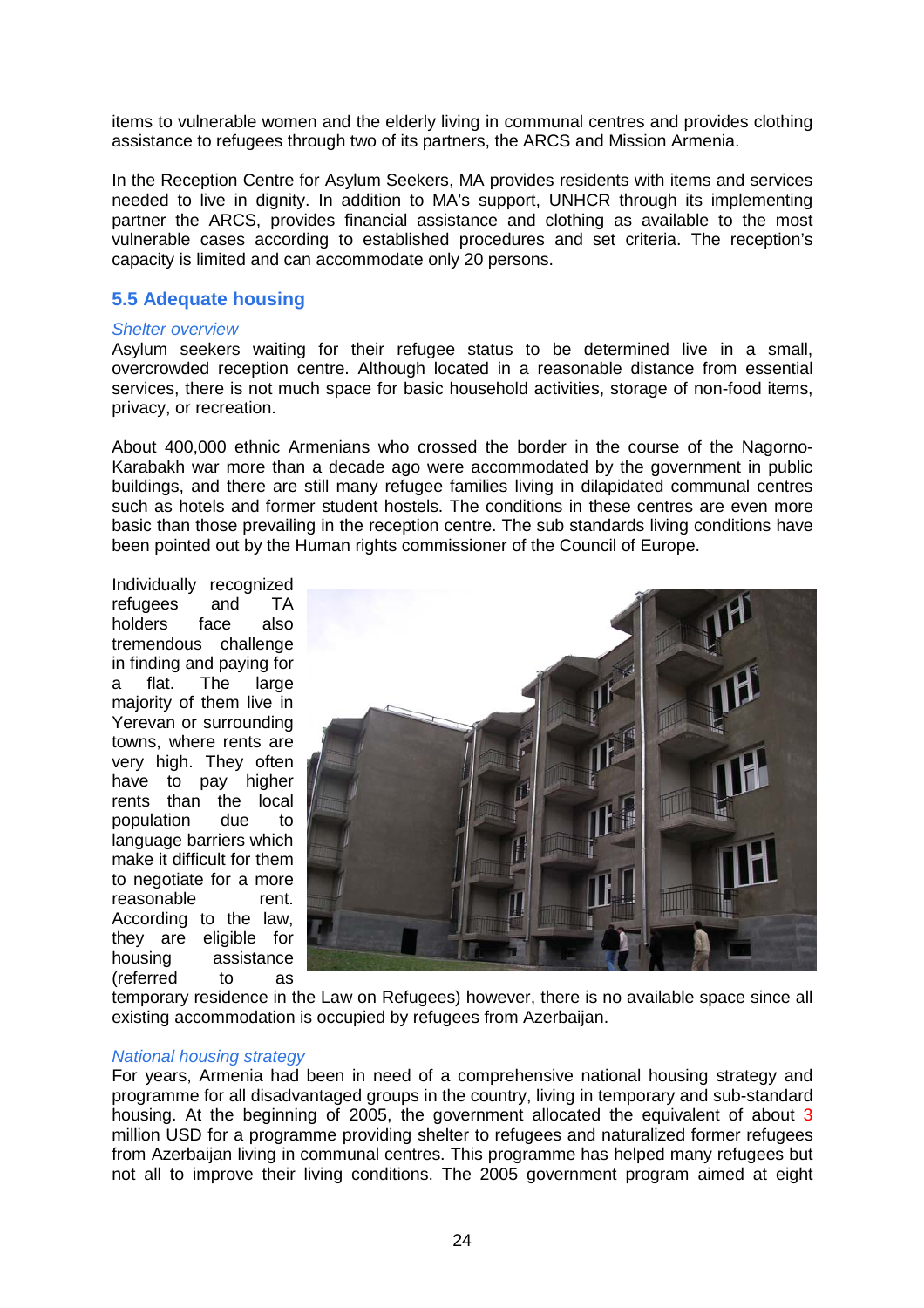provinces had only a 60% implementation rate. In 2006 and 2007 an additional government programme was introduced to address shelter needs in Yerevan and Kotayk Marzes, where the majority of refugees and naturalized former refugees live. To date the implementation rate is of this programme is also 60%.

Families that live on their own land in containers and half-completed houses are not included in the government housing programme. Many, but not all, have been assisted by UNHCR and NRC.

#### *Housing rights and eviction*

Refugees who go to court with cases of violation of their housing rights are exempt from court duties. Similarly, they are exempt from notary duties when ratifying contracts for residence leases.



#### *Special needs*

UNHCR has been<br>providing permanent permanent shelter to the most vulnerable. Among these are the elderly, female-headed households, and families with many children. However, due to chronic funding shortages, only a small number of families benefit every year from UNHCR's shelter assistance (i.e. reconstruction and renovation of existing buildings as well as in exceptional cases

construction of new apartment blocks).

Many refugees and temporary status holders continue to face shelter problems in Armenia. Some refugees from Azerbaijan still live in sub standard premises and have not yet benefited from any assistance to improve their living conditions. In addition, the government does not have the capacity to provide shelter assistance to individually recognised refugees and TA holders (mainly from Iraq). Many of them have rapidly depleted all of their resources and cannot afford the very high costs of renting an apartment in urban areas. In 2008, owing to UNHCR funding and lobbying with the GoA, a former college building in Ararat province and one floor in Nor-Nork communal center in Yerevan were provided for remodelling into social apartments. Consequently more than 50 vulnerable Iraqi refugees will receive appropriate housing. In Armenia, lack of proper shelter is a life threatening issue due to the harsh climate conditions, especially during severe winter months.

#### **5.6 Health care**

For the most part, asylum seekers, refugees and persons granted complementary protection have access to emergency health care as well as primary preventive and curative health care on the same basis as nationals. The law also safeguards equal access to health care for women and men.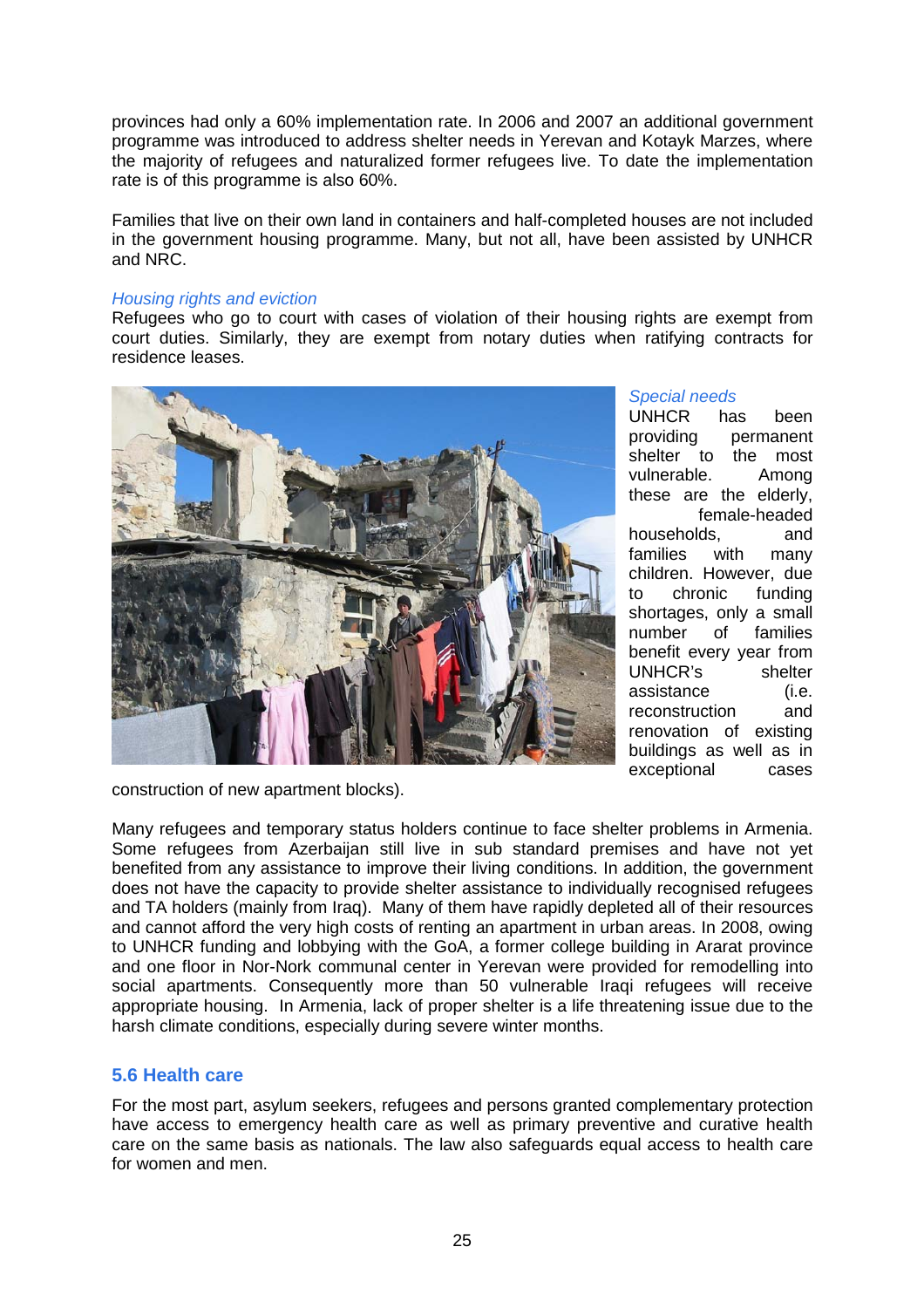The government is technically obligated to provide applicants for refugee status and temporary asylum with free medical services and referrals to state institutions if needs are identified during RSD procedures. The services that are offered, however, are minimal.

Recognized refugees and TA holders have the right to free medical care in the same terms as nationals providing they meet vulnerability criteria set up by the Law. However, there are cases where hospitals barred them from free medical care.

#### *Refugees' medical problems*

Refugees suffer from health problems linked to poverty and poor housing conditions, such as malnutrition and tuberculosis. Psychosomatic illnesses, such as gastric and cardiac problems, depression, and anxiety, are widespread. Due to shared living spaces, infectious diseases tend to spread among refugee communities.

In regard to reproductive health, the 2004 Law on Reproductive Rights promotes women's right to access health care facilities. Also, with the support of UNHCR, Mission Armenia has provided nurses at medical service points with training to raise awareness about reproductive health among female refugees, and UNFPA has been active since 1995 in this field.

#### *HIV/AIDS*

According to the Article 7 of the Law on the Prevention of the Disease Caused by Human Immunodeficiency Virus, foreigners and stateless persons, have to present a certificate confirming that they have passed HIV/AIDS test in order to receive a visa permitting a stay in Armenia of more than 3 months. Otherwise they are required to undergo to be tested for HIV/AIDS in the territory of Armenia within one month of arrival. However, in the case of refugees, asylum-seekers and persons with TA it is not clear whether the same provisions apply since there is no provision for it in the Refugee Law and UNHCR is not aware of HIV/AIDS tests being applied.

UNHCR implemented through the National AIDS centre a behavioural survey to identify prevalence and risk amongst the population of concern. The results of the survey indicate that their general awareness on HIV aids is lower than the host community. Amongst the population surveyed, no case of person living with HIV and aids was identified.

Antiretroviral treatment is coordinated by the National AIDS Centre. Refugees have access to awareness resources and means of protection on the same basis as nationals. Nevertheless, due to severe resource restrictions, state medical service providers do not receive adequate training with respect to reproductive health, including HIV/AIDS. It has been reported that medical service providers discriminate against people living with AIDS.

There have not been any HIV/AIDS cases registered amongst refugee children, whereas 10 have been identified amongst local children (i.e. 2.2 % of the total number of persons infected with HIV aids in Armenia).

#### **5.7 Education**

Refugees and asylum seekers have access to education on the same terms as nationals.

#### *Free primary education*

Education from 1st to 9th grade is obligatory for all children in Armenia. Refugee and asylum seeking children have access to free primary education that is financed by the state. However, the costs of learning materials and textbooks, as well as indirect fees, are problematic.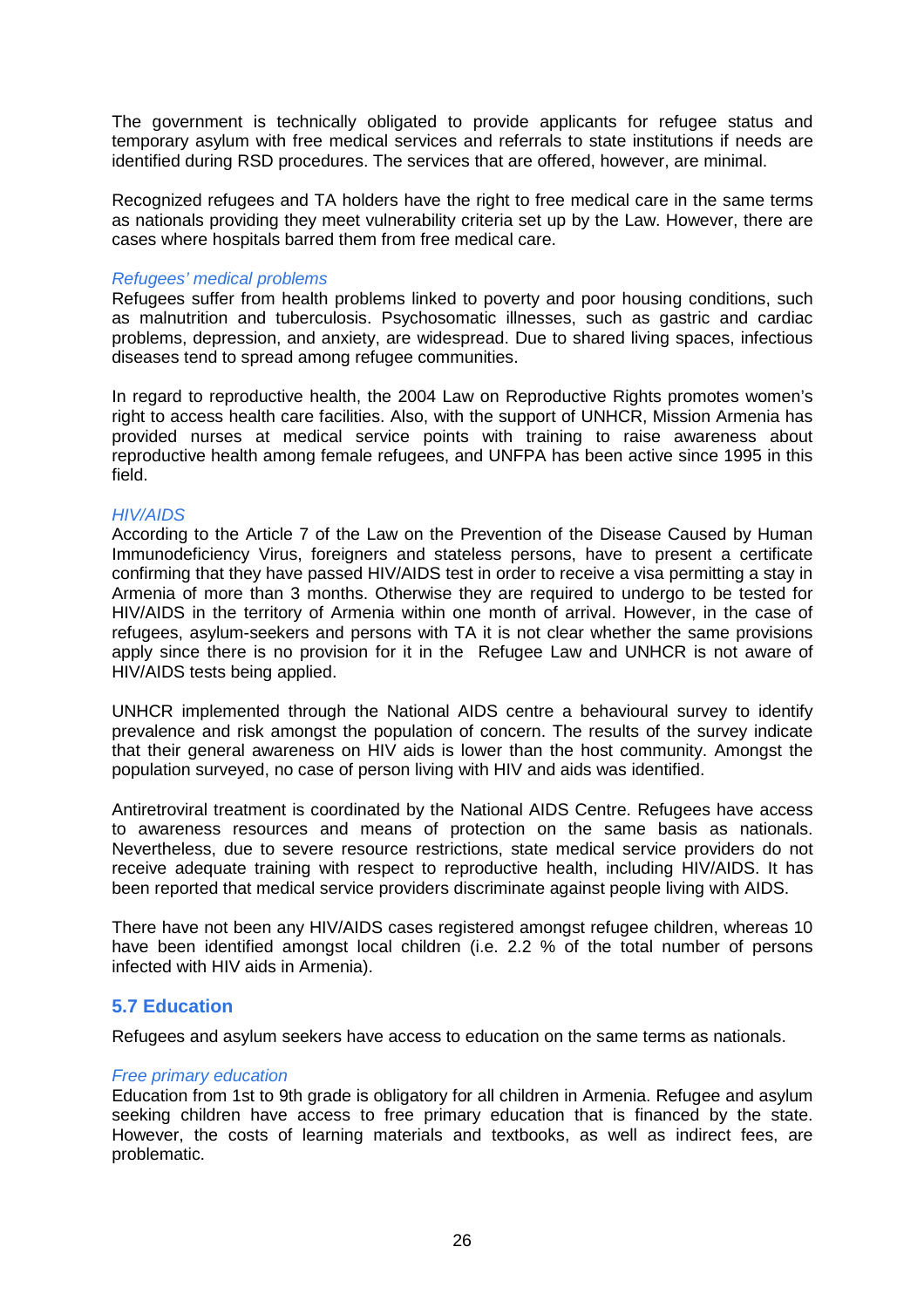The school attendance rate in the country is rather high up to  $8<sup>th</sup>$  grade, but there is no specific data on refugee children's enrolment in schools.



School drop-out rates are high and mainly occur after 8<sup>th</sup> grade. Between 25-30% of children entering 1st grade do not graduate from the 10th grade. While the enrolment of boys and girls is 50-50%, drop out rates are higher among boys. However, recent UNICEF study on<br>School Wastage Wastage shows that "in the past 3 years, the chance of younger students in lower grades (7-13 years old) dropping out has

proportionally increased at an even faster rate.

Reasons for leaving school early include poor economic conditions, lack of textbooks and clothing. In rural areas the need to do seasonal farming work also causes long absences during the school year, and this often results in dropping out altogether. According to research conducted by UNICEF in 2002, the dropout rate of children from refugee families is 2-3 times higher than that of nationals. The main causes for this are economic pressures, language problems, and slight cultural barriers.

Schools in general suffer from a shortage of textbooks. Further to a recommendation by the World Bank a rental system has been introduced for textbooks, according to which children pay a small amount for them each year. The average period of use for each textbook is 4 years. Schools also suffer from a scarcity of furniture, lack of learning/teaching materials, and insufficient laboratory equipment. Parents are often left to cover such expenses. Poor heating in many schools is thought to also contribute to higher drop out rates 8 for both refugee and Armenian children during colder months of the year.

#### *Educational needs of disabled children*

Special facilities and schools for disabled children exist. The Law on Education of Persons with Special Educational Needs" was entered into force on September 1, 2005 and give children meeting certain criteria the right to free education in their own homes.

#### *Higher education*

According to national legislation, refugees as well as persons granted with temporary asylum status are considered as foreigners in the RA, therefore, are not entitled to free of charge higher education on the same terms as nationals. However, they have access to higher education provided they can pay the fees. There are limited opportunities for scholarships offered by the local higher educational institutions. There are no statistics on refugee enrolment in higher education institutions.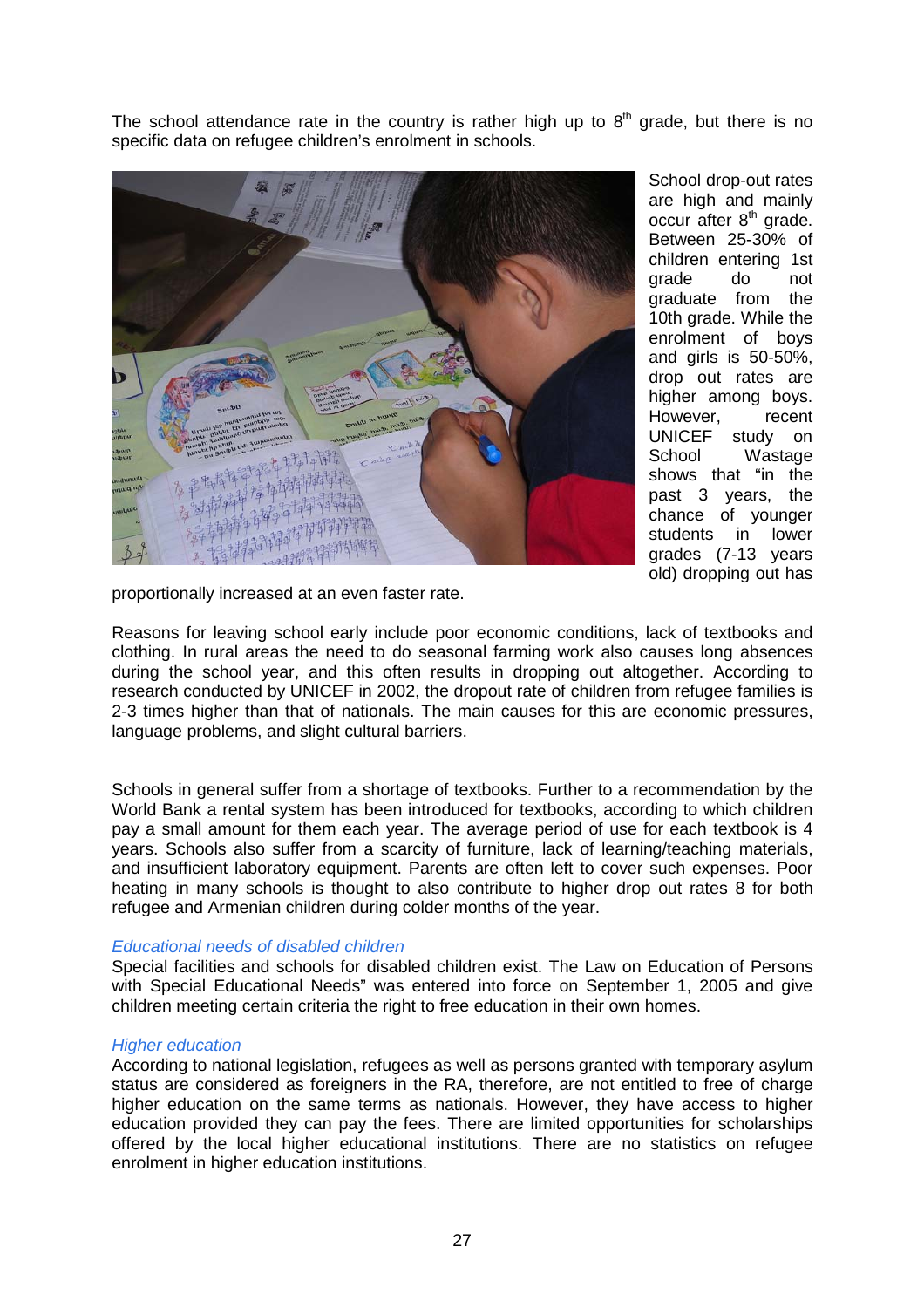# **6. DOCUMENTS CONFIRMING PROTECTED AND CIVIL STATUS**

# **6.1 Identity documents**

The 1999 Law on Refugees provides for the issuing of ID cards to asylum seekers, refugees and persons granted temporary asylum status. Those applying for refugee status or temporary asylum status within 3 days should be issued with ID card by the MA confirming their application. The ID card is valid for the reviewing period, ranging from one to three months and confirms that the person is lawfully in the RA. However, by law the ID card is not issued for the period of the appeal of rejection decision to the Courts, in practice the validity of the ID card is extended by the MA upon request of the asylum seeker.

Refugees of 16 years of age and older are issued an ID card by the relevant department of the RA Police for a three-year period with the possibility of extension for an additional two years and further extension if the circumstances in the country of origin do not change. Children under 16 years of age are included in the ID card of their parents or legal guardians. However, the Law does not provide for the issuance of a refugee ID card to unaccompanied children below the age of 16.

Persons granted TA status are issued ID cards by the MA with a validity of one-year and the possibility of extension. According to the article 21.3 of the Refugee Law the TA ID is a basis for lawful residence in the territory of the RA.

Although ID cards lack security features to prevent replication, in practice fraudulent ID documents is not a serious problem. ID documents bear the logo and signature of the competent authority. While MA has officially informed all branches of government, including GoA representations abroad, about the issuance of these documents, there have been reports of denial of entry to refugees holding these IDs as border officials were not familiar with them. Refugee and TA IDs are in passport format and include detailed data.

#### **6.2 Travel documents**

Refugees are issued free Convention Travel Documents (CTD) upon application to the central office of the passport and visa department of the RA Police. CTDs are valid for one year and can be renewed, as in the territory of RA, also abroad by missions of the Republic of Armenia. The CTD stipulates that it is not valid for travelling to the country of origin. Refugees are not required to apply for a re-entry visa to return to Armenia in case of their departure, nor do they need to apply for an exit visa to leave.

#### *Misconceptions and misuse*

CTD holders are not properly informed about the scope of CTD related rights (e.g. visaregimes/travel). In the past, refugees from Azerbaijan pressed for the issuance of CTDs, believing that these would give them the right to travel abroad without visas and search for better economic opportunities outside of Armenia. This hope was soon dashed as refugees found out that CTDs would also require visas even to go to neighbouring Georgia, and that in practice embassies were reluctant to give visas on CTDs fearing that refugees would enter their country and remain there. Many refugees have reported that their requests to get visas from different embassies have been rejected several times.

In 2001 Armenia signed the European Agreement on the Abolition of Visas for Refugees. This instrument allows CTD holders residing in signatory states to travel between states without visa for a period of no longer than three months, and not for the purpose of taking up gainful employment. However, Armenia has not ratified the agreement, and thus it has not come into force for Armenia. There are worries that if it went into effect, refugees would flock to Western European nations for economic reasons and overstay in destination countries, in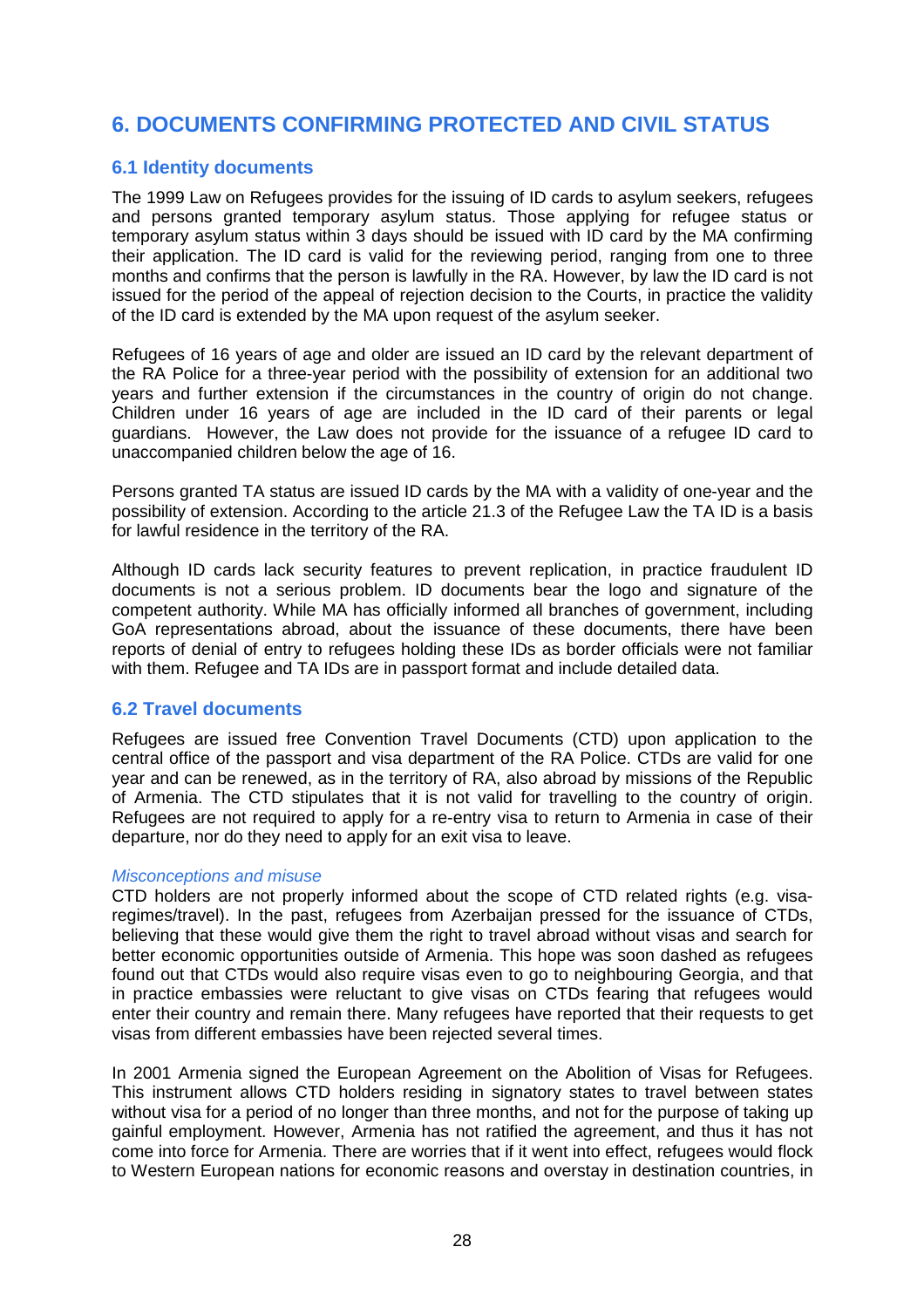breach of the terms of the agreement. This then could lead to large scale deportation of Armenian CTD holders and negatively affect refugees wishing to take advantage of the agreement for legitimate reasons. There are concerns that such a development could also cause problems for Armenian passport holders, as destination countries might tighten their border control and scrutinize the issuance of visas to anyone from Armenia.

#### *TA holders*

According to the law, TA holders are not entitled to Convention Travel Documents (CTD). In order to travel outside of Armenia, they need to use their national passports. In practice this has caused problem to many TA holders whose passport has expired as, for the vast majority of them (Iraqi), their country does not have a representation in Armenia and the nearest embassy is found in Moscow. As a result, many of them are unable to renew their passport and therefore travel outside of Armenia.

### **6.3 Documents confirming civil status**

The Regional Civic Status Registration Departments (so-called ZAGSes) are the governmental bodies responsible for the issuance of newborn, marriage, and death certificates. After changes in legislation since 2003, the ZAGSes have dual supervision by the Ministry of Justice and municipalities. Monitoring of ZAGSes' day-to-day activities is done by the municipality, while the Ministry of Justice is in charge of appointing staff and monitoring their performance.

There are a large number of non-registered newborns in remote, rural refugee villages of Vardenis region. This is due to a number of reasons including the weak infrastructure, limited medical/state service outreach to rural areas, financial difficulties, and corruption within some Civic Status Registration Departments. Mothers frequently choose to deliver their babies at home without official medical assistance, and the births are often not reported, which can lead to future statelessness. Parents are not fully informed of the importance of registering their children at birth and that there is a general reluctance to do so because of poor socio-economic conditions and problems within the registration system.

Changes in the leadership of the Regional Civic Status Registration Departments have led to some improvement. Nevertheless, the refugee census conducted by UNHCR and MA, revealed 58 cases of unregistered births i.e. children without birth certificate of which 41 were in Vardenis sub region of Gegharkunik marz.

The 2005 Family Code of the RA does not sufficiently protect recognition of unregistered marriages, putting family unity at risk. Specifically, article 1.2. of the Code states that only marriages registered in Civic Status Registration Department are recognized as lawful in the RA. According to the law, marriages, including polygamous ones, concluded outside of the territory of RA, can be considered valid only after certification/legalization of the marriage by the consular services of the concerned state. This is an evident obstacle for refugees.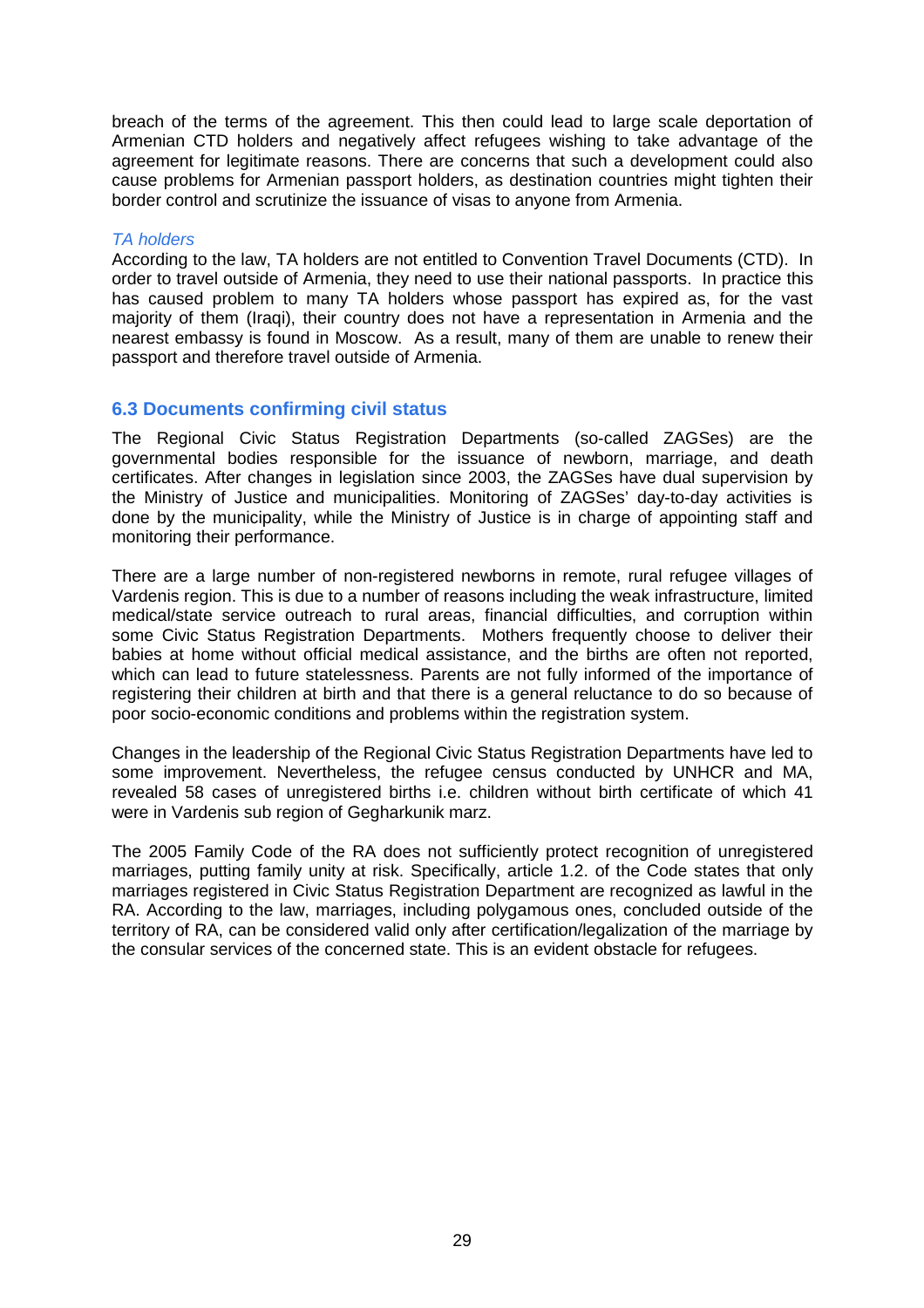# **7. EQUAL BENEFIT AND PROTECTION OF THE LAW**

# **7.1 Access to effective remedies in law**

The Criminal Procedure Code of the Republic of Armenia establishes rights regardless of citizenship. In contrast to the Civil Procedure, it also grants free legal assistance to anyone in need, which is provided by the Institute of Public Defender. However, RA Civil Procedure Code and the Law on Advocates guarantees legal aid in few occasions which includes cases of alimony and compensation cases for damages caused to health<sup>6</sup>. No information, however, can be provided on the quality of rights' protection afforded to refugees and asylum seekers should they effectively become subject to criminal procedures: so far there have only been several criminal cases (of illegal entry to the country) that were immediately suspended upon refugee applications being filed.

Nevertheless, as for the local population, refugees and asylum-seekers do not have effective remedies by the national courts for the acts violating their rights. This protection is poor due to the lack of national capacity.

Legal aid is provided by the public sector and largely unaffordable for refugees, asylum seekers, and citizens alike (it is less affordable for the most vulnerable groups such as women, children, elderly, ethnic minorities with a language barrier, etc). It is not provided free of charge by the state (except in criminal proceedings), but by contracted lawyers or NGOs and/or international organizations depending on the availability of funds. The access of asylum seekers and refugees to quality legal services is jeopardized by its dependence on non-state actors, whose capacity to provide assistance is contingent upon their respective funding situations.

There is a joint effort by the MA and UNHCR to establish legal aid clinics at the universities. This will require intensive capacity building activities, in order to ensure delivery of quality legal assistance to beneficiaries.

# **7.2 Other dispute resolution that respects international legal principles**

#### *Overall human rights protection*

Human rights in Armenia came under greater scrutiny with the country's accession to the Council of Europe in 2001. Following the adoption of the Law on the Ombudsman in 2003, Armenia has for the first time a national institution for monitoring human rights through the office of the Human Rights Defender. It has a staff of about 25 lawyers. Meanwhile, the monitoring capacities of civil society remain underdeveloped.

#### *Training*

Training for law professors, inclusion of refugee law in the curricula of the universities, capacity building activities for the border guards on the principles of *non-refoulement* and non-penalization, including their role in RSD, is expected to be organized in 2007-2008 in partnership with the EC.

 6 Art. 6 of the RA Law on Advocates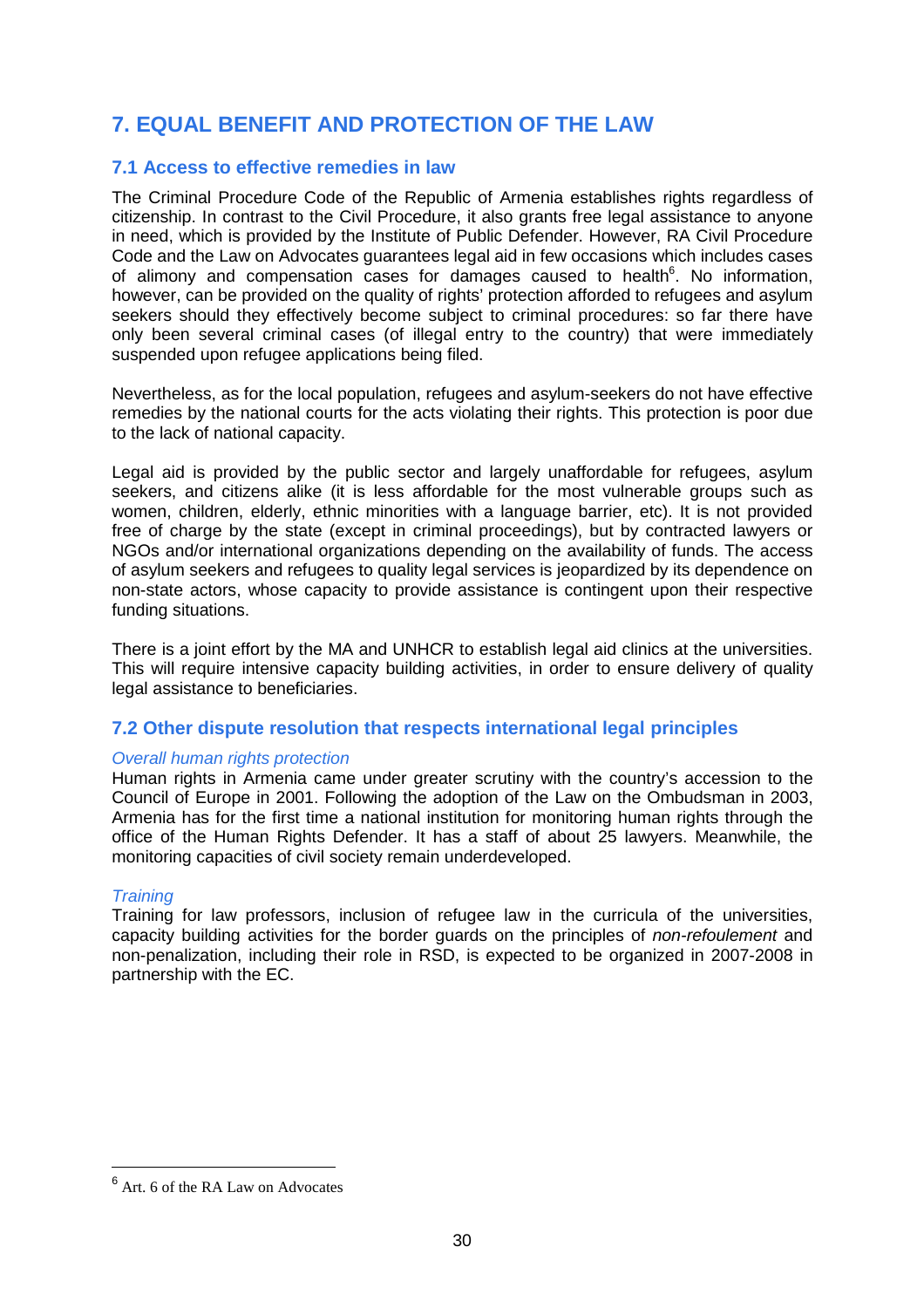# **8. ABILITY TO ACHIEVE SELF-RELIANCE**

The Armenian population in general has been experiencing impoverishment and a widening gap between rich and poor. Since the independence of the country, the lack of equitable economic recovery and continuing budget shortfalls in the social welfare sectors has made it difficult for refugees to realize their economic and social rights.

### **8.1 Wage earning employment**

Legal provisions regulating the access of aliens to the labour market do not refer specifically to asylum seekers, and hence it is interpreted that asylum seekers do not have the right to lawful employment. However, in practice, asylum seekers may have access to labour market.

Refugees and holders of TA have the same right to work as nationals with the exception of holding positions of civil servants reserved for citizens. Access to legal employment and other state services is conditional upon being registered in the national social security system and having a social security card.

While refugees have access to the labour market, high unemployment in general restricts their capacity to become self-reliant. Furthermore, there are several factors that put refugees at a disadvantage with respect to the local population. First, they may be found less competitive because they lack Armenian language skills. Many Azeri refugees, particularly among the older generation, still feel more at ease speaking, reading, and writing in Russian, while Iraqi refugees feel more comfortable in Arabic or eastern Armenian, a dialect not understood by the host community.

Secondly, most refugees arrived in Armenia with only a few belongings. They have often not succeeded in (re-) building their economic base, which would enable them to develop and prosper. Furthermore, they suffer from a lack of family ties and tend to be isolated from the local networks through which recruitment occurs.

Thirdly, large numbers of refugees from an urban background, often highly educated with professional skills, were placed in rural areas upon arrival. It has been hard for them to successfully adapt to their new environment and its agriculture-based economy.

# **8.2 Social security and just favourable conditions of work**

Refugees receive equal treatment as nationals when it comes to legislation on employment standards (remuneration, hours of work, health and safety, protection from exploitation) and social security (state benefits, such as unemployment insurance, old age and disability benefits). In addition, according to Refugee Law, refugees and asylum-seekers are subject to the same taxes and at the same rate as nationals.

There are no specialized state bodies that regulate refugee employment or social rights. Refugees, like citizens, can apply to the State Labour Department to report violation of their rights. No complaints from them have been received. NGOs have also reported back positively on the situation refugees face in practice in terms of hours, pay, and disability allowances. However, it is impossible to say what the situation is like for the large number of workers in the informal sector and shadow economy. They may be more at risk of rights violations than those who are formally employed.

While refugees have access to the national welfare system on the same terms as locals, the system is simply not able to adequately meet the needs of the socially disadvantaged. The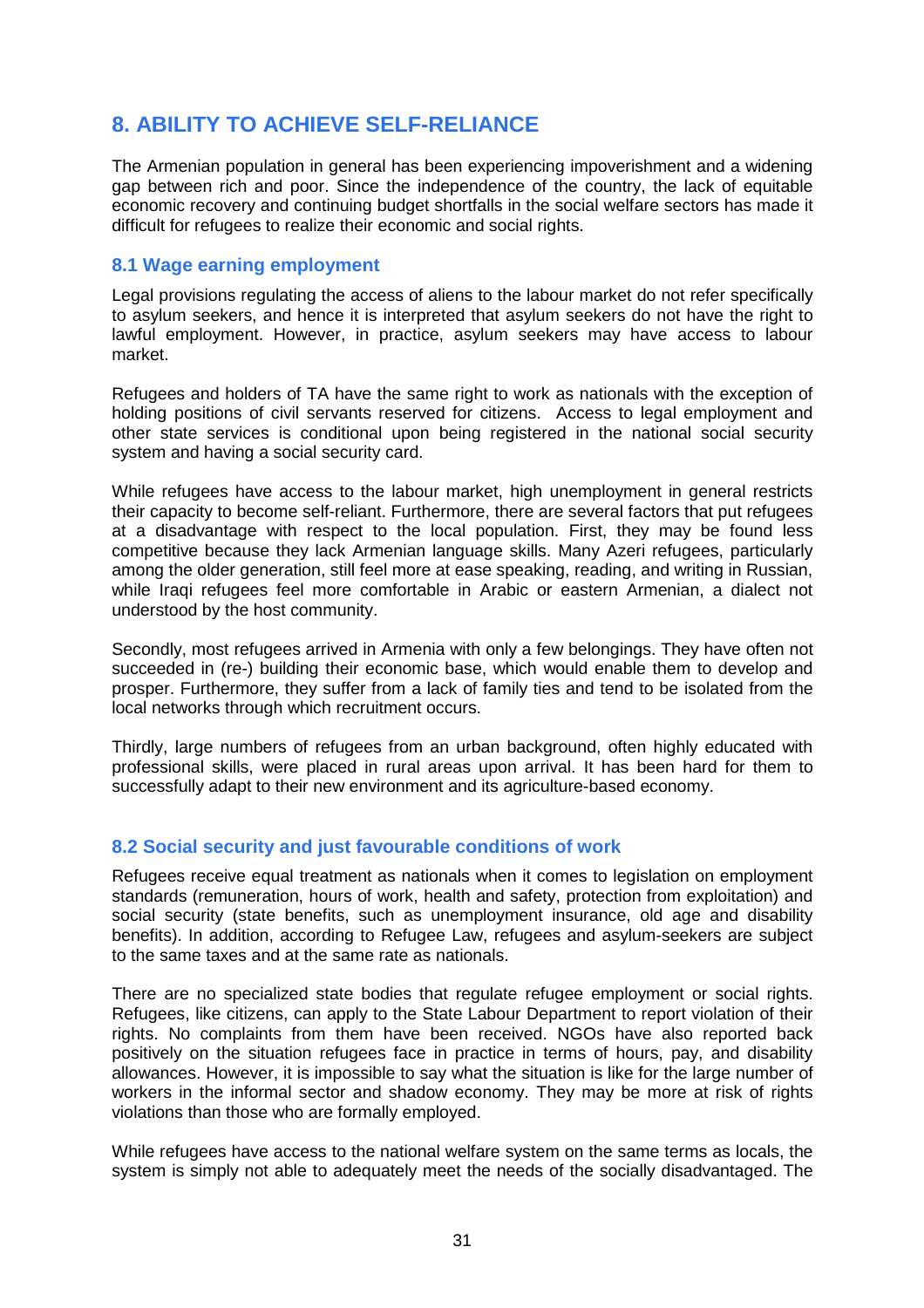problem is not so much discrimination against refugees as it is the limited financial capacities of the state, which impact citizens as well as refugees. Unemployment benefits, disability benefits, and pensions are minimal. Within the Poverty Reduction Strategy Paper, the Armenian state benefit distribution system is to be reviewed and adapted to the needs of the most vulnerable, including refugees. However, this has not yet been implemented.

Refugees are not informed about their employment rights by the Migration Agency, as they should be, and heavily rely on NGOs and the public media.

#### **8.3 Trade and self-employment**

Refugees and those with TA status have the same right to self-employment as nationals. They do not face any restrictions on conducting business activities, and they are free to engage in liberal professions as long as their diplomas are recognized. Asylum seekers, however, cannot until their legal status in the country is defined and regularized by law.

There is no systematic approach towards employment creation for refugees through an incentive system. However, foreign citizens and stateless persons conducting business activities in Armenia as well as the employers who use their paid labour by law are freed from the obligation of making social payments. This is also applicable for refugees and TA holders.

Given an absence of private capital assets, the creation of self-employment opportunities very much depends on the availability of credit, which refugees have trouble accessing. UNHCR gave one of its implementing partners, the International Organization for Migration, a revolving fund to provide small loans to refugees for business start-ups. The programme was very successful, and repayment rates were good. However, other organizations have reported difficulties, and refugee micro-lending activities have been gradually downscaled over the years. This is mainly due to an audit's recommendation that UNHCR hand over its micro- credit programme to agencies which enjoy stronger expertise in this field such as UMCOR. This has been done, but there has not yet been any assessment of UMCOR's activities in this field.

The Poverty Reduction Strategy Paper made the promotion of self-employment through small and medium enterprise development and micro-lending a priority and it specifically refers to female-headed households, the unemployed, and refugees and displaced persons. Based on this strategy paper, in 2006 a UN working group designed a project on sustainable livelihoods for vulnerable persons (including refugees and IDPs). However the project has yet to secure funding. In addition, a micro credit and self-employment commission has been formed by the government with the participation of NGOs to oversee the PRSP implementation process. A work plan was developed but no activity has ever been implemented.

Most refugees in rural areas have access to land plots. These are usually allocated and rented by the local administration. Although farming is primarily of a subsistence nature, a lot of refugees are able to produce enough surpluses to market their produce commercially.

# **8.4 Recognition of foreign diplomas**

According to the Ministry of Science and Education (MSE), there is no formal procedure in Armenia for the recognition of foreign diplomas. Those from CIS countries, however, are recognized de facto as well as based on the agreements concluded within the framework of CIS. Diplomas of refugees who fled Azerbaijan from 1988 to 1992 were recognized automatically as they were Soviet diplomas. Within the framework of the Lisbon Process,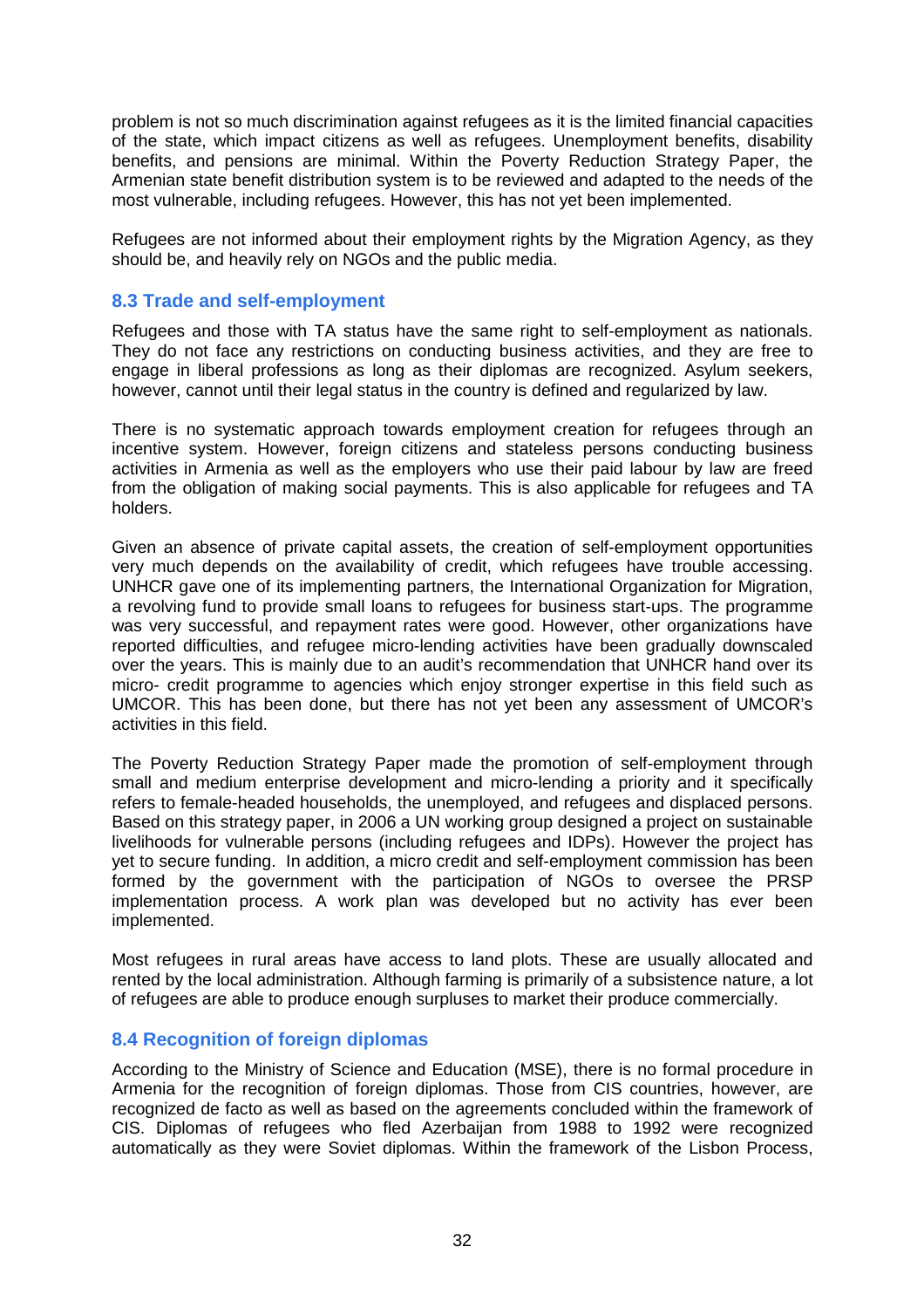Armenia has committed itself to establishing a formal procedure, and this is currently one of the primary concerns of the MSE.

In practice, access to higher education is guaranteed provided that a person's educational qualifications meet the requirements of Armenian third-level institutions.

#### **8.5 Right to own property**

The Constitution prohibits foreigners and stateless persons from owning land, with the exception of cases stipulated by Law (article 28). The Land Code provides such an exception for those foreigners and stateless persons who hold exceptional resident permit in Armenia. This permit is granted only to persons of Armenian ethnicity for a 10 year period. Those with TA status and refugees of Armenian ethnicity are not eligible.

The Land Code also permits foreigners and stateless persons with the right of use of the land. In addition, persons lawfully staying in the country, including refugees and TAs have the right to immovable (with the exception of land) and movable property.

Intellectual property rights are comprehensively protected by the RA Civil Code which covers everybody without any restriction based on residence status.

Although land cannot be owned by refugees and those with TA status, the Government has on occasion allocated them land plots for long-term use. For example, housing constructed for Azeri refugees was eventually transferred to them and the land attached leased at a favourable rate.

Residential and land taxes are low and people working in the agricultural sector are exempt from income taxes.

#### **8.6 Educational and vocational programmes**

Vocational training that the Ministry for Social Security is supposed to organize for individuals registered at unemployment centres does not actually take place, largely due to lack of funding.

There are no refugee-specific state vocational training or apprenticeship programmes implemented in the country. However, in line with the Poverty Reduction Strategy Paper, the system of providing state vocational training and employment mediation services is to be restructured in a way that focuses on the needs of the most vulnerable segments of the population. Refugees are explicitly mentioned. There has not yet been any new development in that regard.

UNHCR's implementing partners provide vocational training for refugees from Azerbaijan living in communal centres, which targets adolescents and mainly includes computer, sewing and knitting, and hairdressing classes. In order to promote integration and social equality, the training is also available for members of the local community. Individually recognized refugees are also given the opportunity to attend vocational training classes, funded by UNHCR upon need, but few of them have expressed a wish to do so. Asylum seekers have access to vocational training funded by UNHCR only once their status is determined.

In addition, there are other organizations that organize and fund vocational training for refugees, mainly consisting of computer classes, but it is usually conducted for short periods of time and targets small numbers of beneficiaries.

Whenever vocational training is organized, it is accessible to women and men equally. Reports indicate that female participants outnumber men and that in some cases women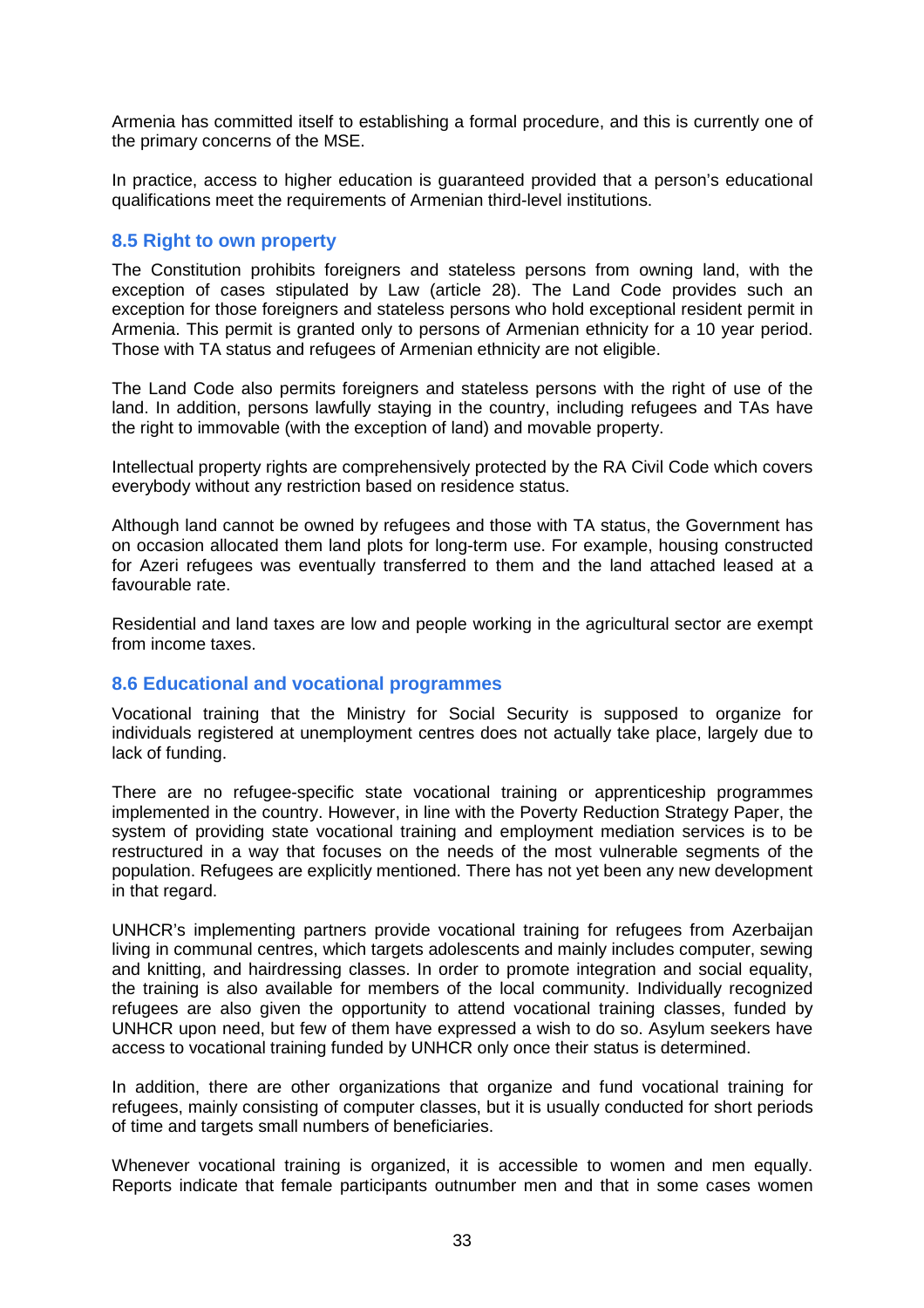count up to 65 % of the total participants. This can be explained by the fact that men have largely migrated to Russia for work and as a result, most vocational training offered by NGOs focuses on traditional female education, such as hairdressing and sewing. It has been reported that refugees, particularly women, have been able to successfully find employment as a result of UNHCR vocational training.

Vocational trainings however cannot benefit everyone as they are very limited in number and subject. They have focused since their establishment on only three topics: hair dressing, computing and tailoring.

Many refugees and asylum seekers, including refugees from Azerbaijan who are ethnic Armenians, need language training. These classes are organized by one of UNHCR's implementing partners and target all individually recognized refugees expressing a wish to study Armenian, as well as 120 refugees from Azerbaijan per year. The only reason for not targeting a greater number of refugees is lack of funds. Although the younger generation of refugees from Azerbaijan



widely speaks Armenian, those over the age of 35 are still in need of language training, as are the majority of individually recognized refugees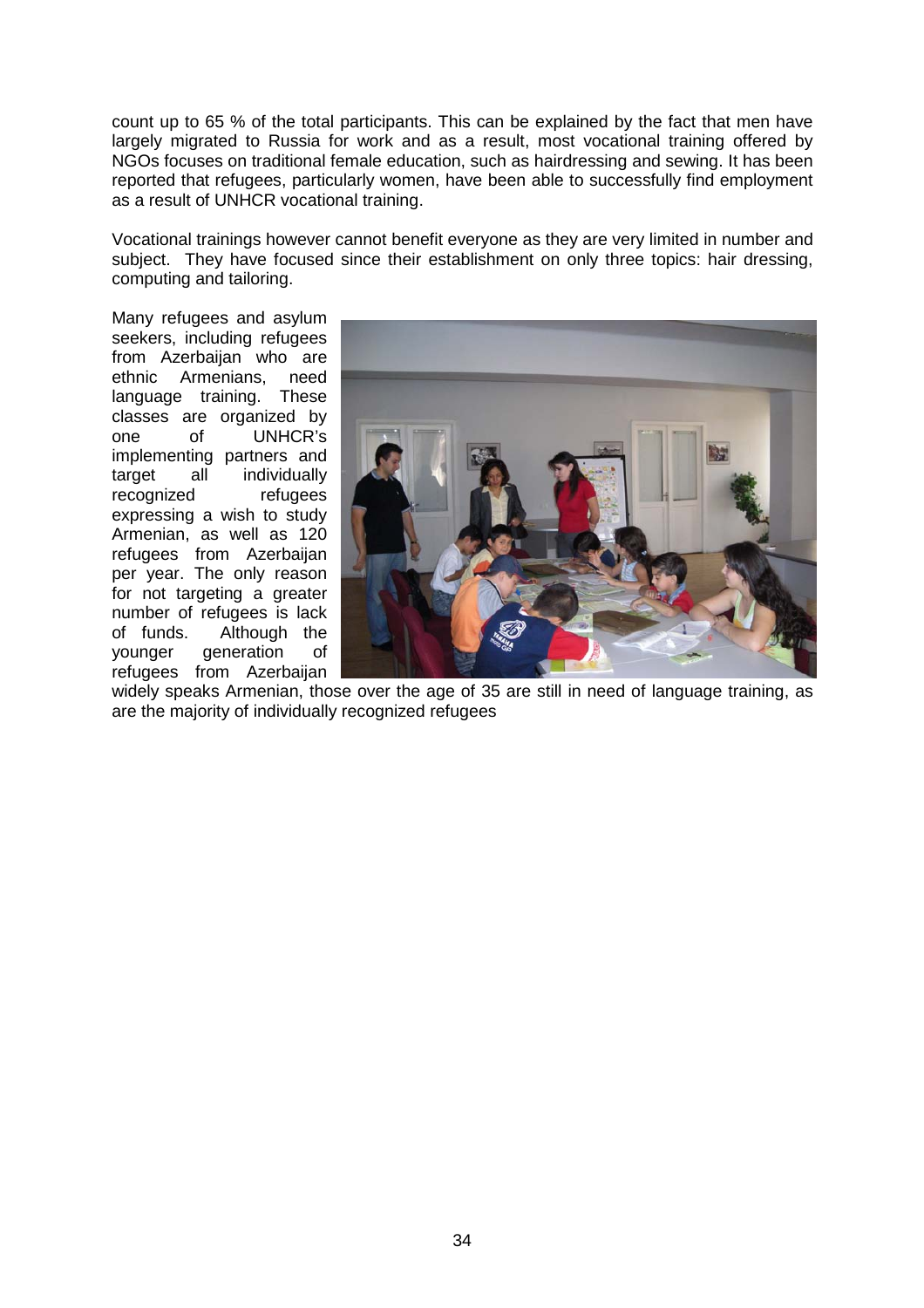# **9. OPPORTUNITIES FOR DURABLE SOLUTIONS**

#### **9.1 There is a comprehensive and coherent strategy for finding durable solutions**

Voluntary repatriation is not a prospect for most refugees and persons with temporary status given that conditions in their countries of origin do not permit return in safety and dignity. The absence of a peace settlement between Armenia and Azerbaijan over the Nagorno-Karabakh conflict writes off any repatriation prospects to Azerbaijan. The GoA has facilitated the local integration of ethnic Armenians who have been recognized as refugees and has granted them almost the same rights as citizens.

Return prospects for individually recognized refugees/TA holders from Iraq are similarly remote. Given the deteriorating situation in Iraq, repatriation remains unrealistic in the near future.

### **9.2 Voluntary repatriation in safety and dignity**

A very small number of Iraqi nationals have expressed their wish for voluntary repatriation. However, there is no Iraqi embassy in Armenia and the ICRC Travel Document is not accepted by some transit countries. Therefore even those who express a wish to return may face considerable obstacles in doing so.

### **9.3 Local integration**

Citizens and refugees are effectively granted equal rights, except that refugees cannot vote in national elections, form and be board members of political parties or own land.

As has been indicated throughout this report, the obstacles that refugees face in achieving meaningful local integration tend to be economic, social, cultural and psychological rather than legal in nature.

Integration challenges are linked with a sense of alienation and helplessness among refugees and make it difficult for them to participate fully in social, economic and cultural life. Many are reluctant to acquire citizenship because they fear that giving up their refugee status would leave them worse off due to loss of socio-economic assistance.

#### **9.4 Citizenship**

An effective and simplified mechanism for the naturalisation of refugees has been established for refugees from Azerbaijan and all other refugees of Armenian ethnicity. It is overseen by the MA and Social Protection Unit.

The Law on Citizenship of Armenia provides for the acquisition of the citizenship by any stateless person or former citizen of former USSR republics, and of all persons of Armenian ethnicity. To this effect, the MA and Social Protection Unit put in place a simplified procedure which is not formally codified. Applicants need only to approach the police department, and pay a fee of 1, 000 Armenian Dram. A week after these formalities, the applicant officially receives a passport which in Armenia is also an ID proving citizenship. This procedure is valid until the end of 2009 with the possibility but no guarantee of extension.

By law stateless persons should also qualify for citizenship. The procedure for registration of stateless persons and issuance of ID cards to them is provided by GoA decision # 318-N. The office does not have any reliable information on the profile of this caseload.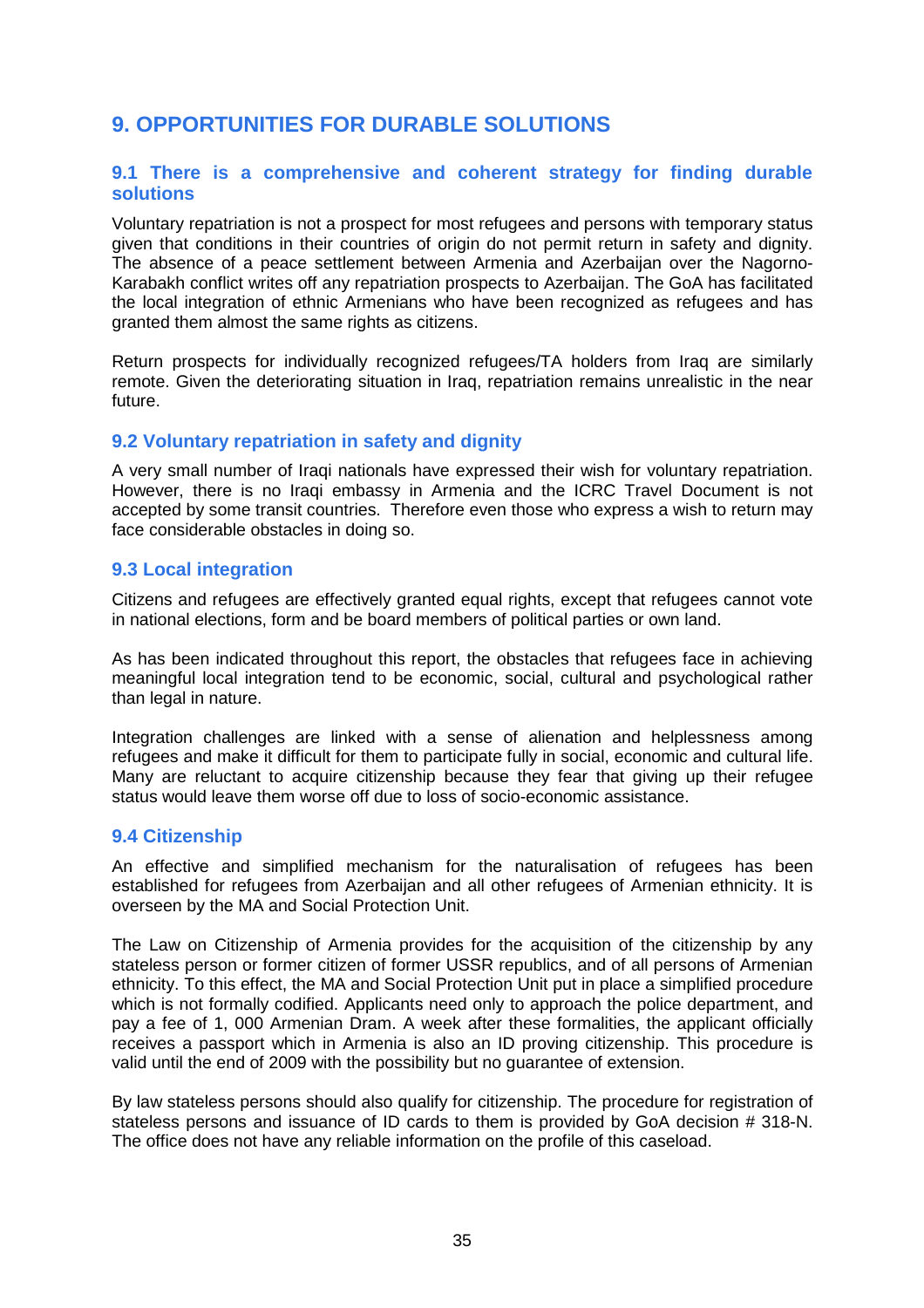It should also be noted that refugees from Azerbaijan are considered *de jure* stateless, as they fled during the acquisition process of sovereignty by Azerbaijan, and as they – according to official statements of Azerbaijan - do not meet the requirements of Azerbaijan's citizenship law.

#### **9.5 Resettlement**

UNHCR continues to rely on resettlement primarily for urgent security/protection cases. On average 2-3 cases are identified and processed every year. The involvement of UNHCR implementing partners in this area includes drawing possible cases for resettlement to the attention of UNHCR, referring cases to the clinic for medical examination, and keeping in touch as necessary with refugees identified for resettlement. The main constraint faced is the delay in processing cases by resettlement countries.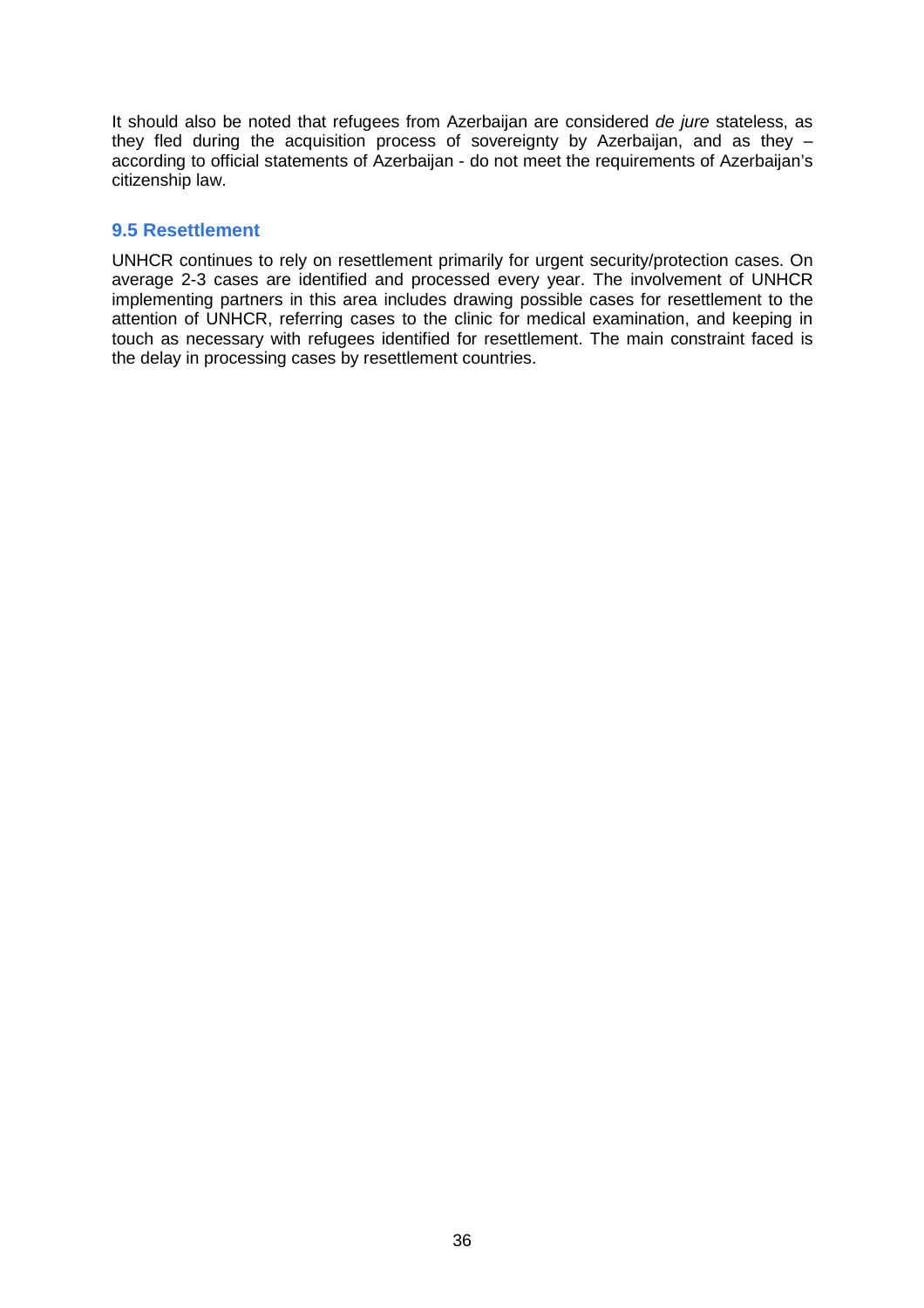# **ANNEX**

# **HUMAN RIGHTS INSTRUMENTS RATIFIED BY ARMENIA**

**Global human rights instruments relevant to refugees** 

1951 Convention relating to the Status of Refugees and its 1967 Protocol, 1993

International Covenant on Civil and Political Rights (ICCPR), 1993

ICCCPR Optional Protocol 1, ratified 1993

International Covenant on Economic, Social, and Cultural Rights, ratified 1993

International Convention on the Elimination of All Forms of Racial Discrimination, ratified 1993

Convention against Torture and Other Cruel, Inhuman, or Degrading Treatment or Punishment (CAT), ratified 1993

Convention on the Rights of the Child (CRC), ratified 1993

CRC Optional Protocol on the Sale of Children, Child Prostitution, and Child Pornography, ratified 2005

CRC Optional Protocol on the Involvement of Children in Armed Conflicts, ratified 2005 Convention on the Elimination of All Forms of Discrimination Against Women (CEDAW), ratified 1993

#### **Regional human rights instruments relevant to refugees**

European Convention on Human Rights, ratified 2002

Protocol 1, 2, 3, 4, 5, 7, 8, and 11 to the European Convention on Human Rights, ratified 2002

European Convention Against Torture, Inhuman and Degrading Treatment and Punishment, including its Protocols 1 and 2

European Convention on Extradition

# **STATUTES AND POLICY DECLARATIONS**

#### **National legislation**

Refugee Law, 1999 Law on Political Asylum, 2001 Law on State Border, 2001 Law on Border Guards, 2001 Law on Aliens, 2007

#### **Governmental Decisions**

Governmental Decision #244 on the creation of the Department for Migration and Refugees under supervision of the Government, 21 April 1999

Governmental Decision # 632 on the duties of the State institution responsible for refugee issues, 16 October 1999

Governmental decision # 633 on creation of the staff of the RA Ministry of Territorial Administration", June 2005

Governmental Decision # 695 on the procedure for issuing refugee IDs and travel documents and approving their samples, 20 November 1999

Governmental Decision # 52 on the movement and selection of residing place of applicants for refugee status in the Republic of Armenia territory, 4 February 2000

Governmental Decision # 82 on the allocation of a lump-sum allowance to applicants for refugee status in the Republic of Armenia territory, 23 February 2000

Governmental Decision # 86 on placing asylum-seekers in the Republic of Armenia territory into special and temporary dwellings, subjecting them to a medical examination, providing free translation and legal services, medical assistance and service, 23 February 2000